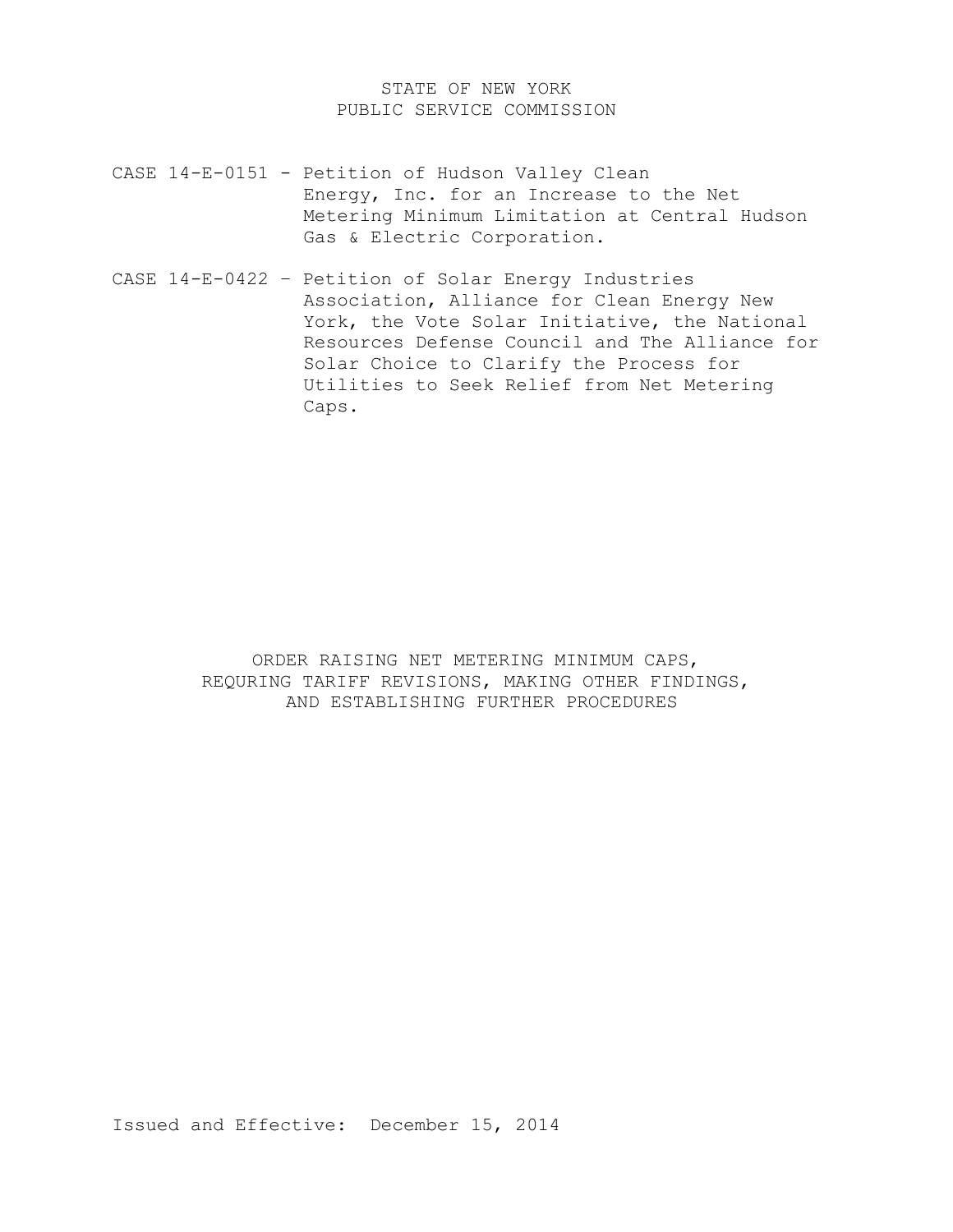# TABLE OF CONTENTS

| Α.                                                      |
|---------------------------------------------------------|
| $B$ .                                                   |
|                                                         |
| Comments in Support of the Petitions7<br>Α.             |
| Comments Questioning the Petitions9<br><b>B</b> .       |
|                                                         |
| Net Metering Minimum Purchase Caps13                    |
| Increases to the Caps13<br>Α.                           |
| Transition to Successor Tariffs14<br>B.                 |
| Clarifying Net Metering Interconnection Issues15        |
| The 2 MW Limitation16<br>Α.                             |
| $1$ .<br>Solar Project Seqmentation Proposals16         |
| The Statutory Basis for<br>$2$ .<br>2 MW Requirements18 |
| Prior Enforcement of MW Limits20<br>3.                  |
| Requirements for<br>4.<br>Satisfying the 2 MW Limit22   |
| Application of the 2 MW Requirements23<br>5.            |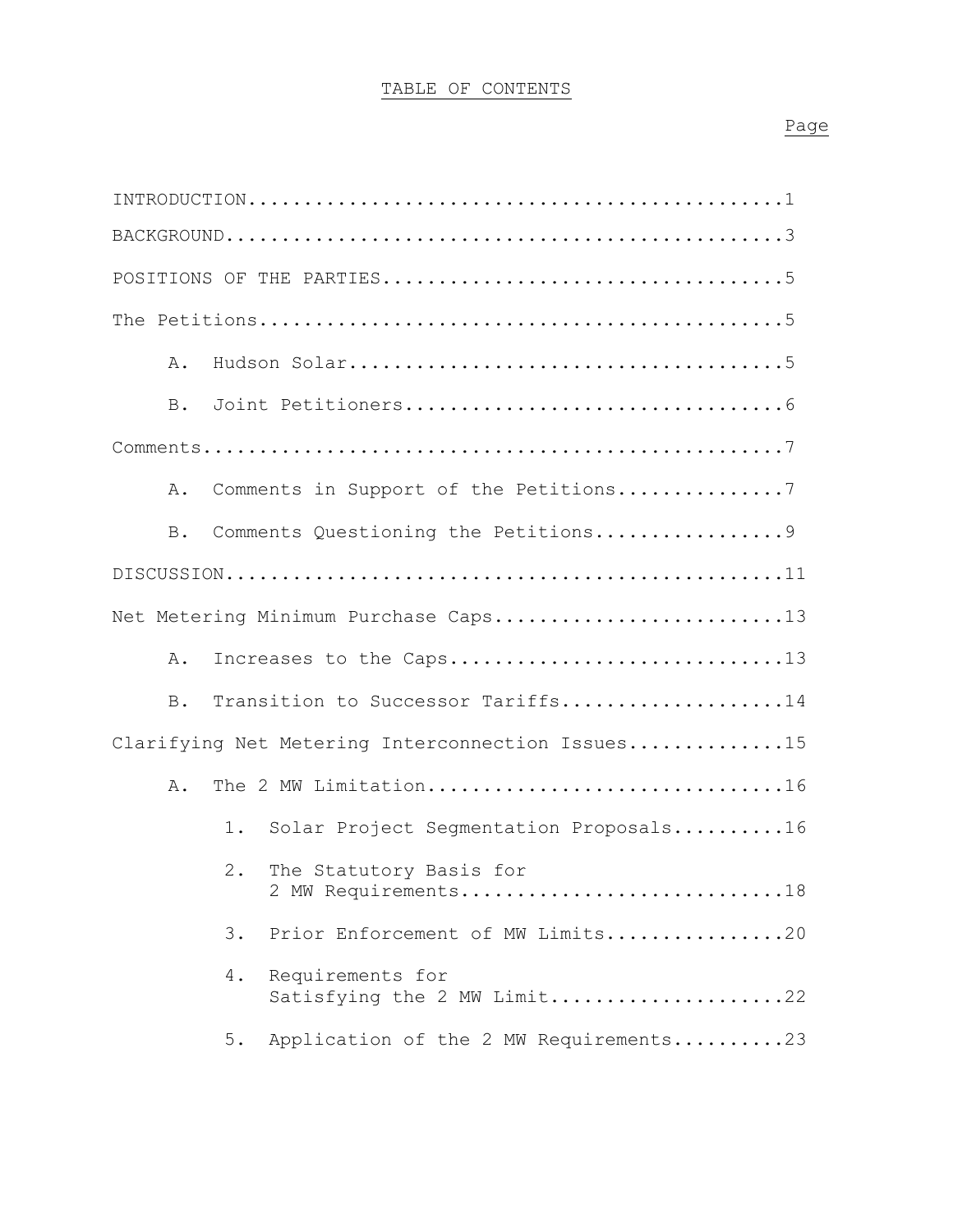# en de la provincia de la provincia de la provincia de la provincia de la provincia de la provincia de la provi

| 1.            | Substation Costs24                                        |
|---------------|-----------------------------------------------------------|
|               | 2. The 20% Feeder Line Limitation25                       |
|               | Non-Demand Rates at Remote Net Metered Locations26        |
|               | Items For Further Consideration27                         |
| Α.            | Community Net Metered Solar Projects28                    |
| $B_{\bullet}$ | Interim Locational Retail Rate Credits29                  |
|               | C. Transition From Net Metering<br>To Successor Tariffs30 |
|               |                                                           |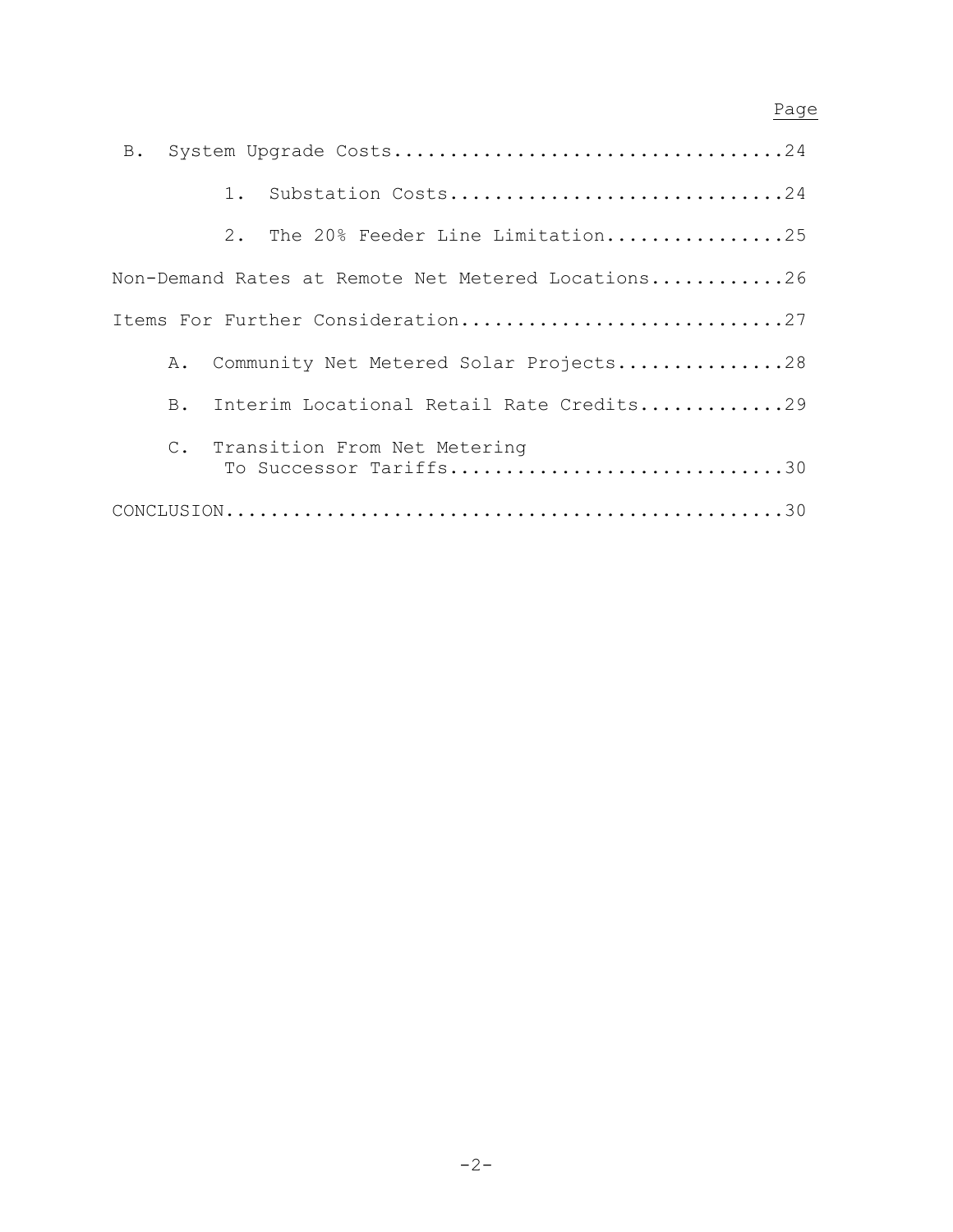# STATE OF NEW YORK PUBLIC SERVICE COMMISSION

At a session of the Public Service Commission held in the City of Albany on December 11, 2014

COMMISSIONERS PRESENT:

Audrey Zibelman, Chair Patricia L. Acampora Garry A. Brown Gregg C. Sayre Diane X. Burman, abstained

- CASE 14-E-0151 Petition of Hudson Valley Clean Energy, Inc. for an Increase to the Net Metering Minimum Limitation at Central Hudson Gas & Electric Corporation.
- CASE 14-E-0422 Petition of Solar Energy Industries Association, Alliance for Clean Energy New York, the Vote Solar Initiative, the National Resources Defense Council and The Alliance for Solar Choice to Clarify the Process for Utilities to Seek Relief from Net Metering Caps.

ORDER RAISING NET METERING MINIMUM CAPS, REQURING TARIFF REVISIONS, MAKING OTHER FINDINGS, AND ESTABLISHING FURTHER PROCEDURES

(Issued and Effective December 15, 2014)

BY THE COMMISSION:

#### INTRODUCTION

 On September 17, 2014, Solar Energy Industries Association, Alliance for Clean Energy New York, the Vote Solar Initiative, the National Resources Defense Council, and The Alliance for Solar Choice (collectively, Joint Petitioners) filed a petition, initiating Case 14-E-0422, seeking to clarify the process for utility increases of the caps on the minimum amounts of net energy metered (NEM) generation they must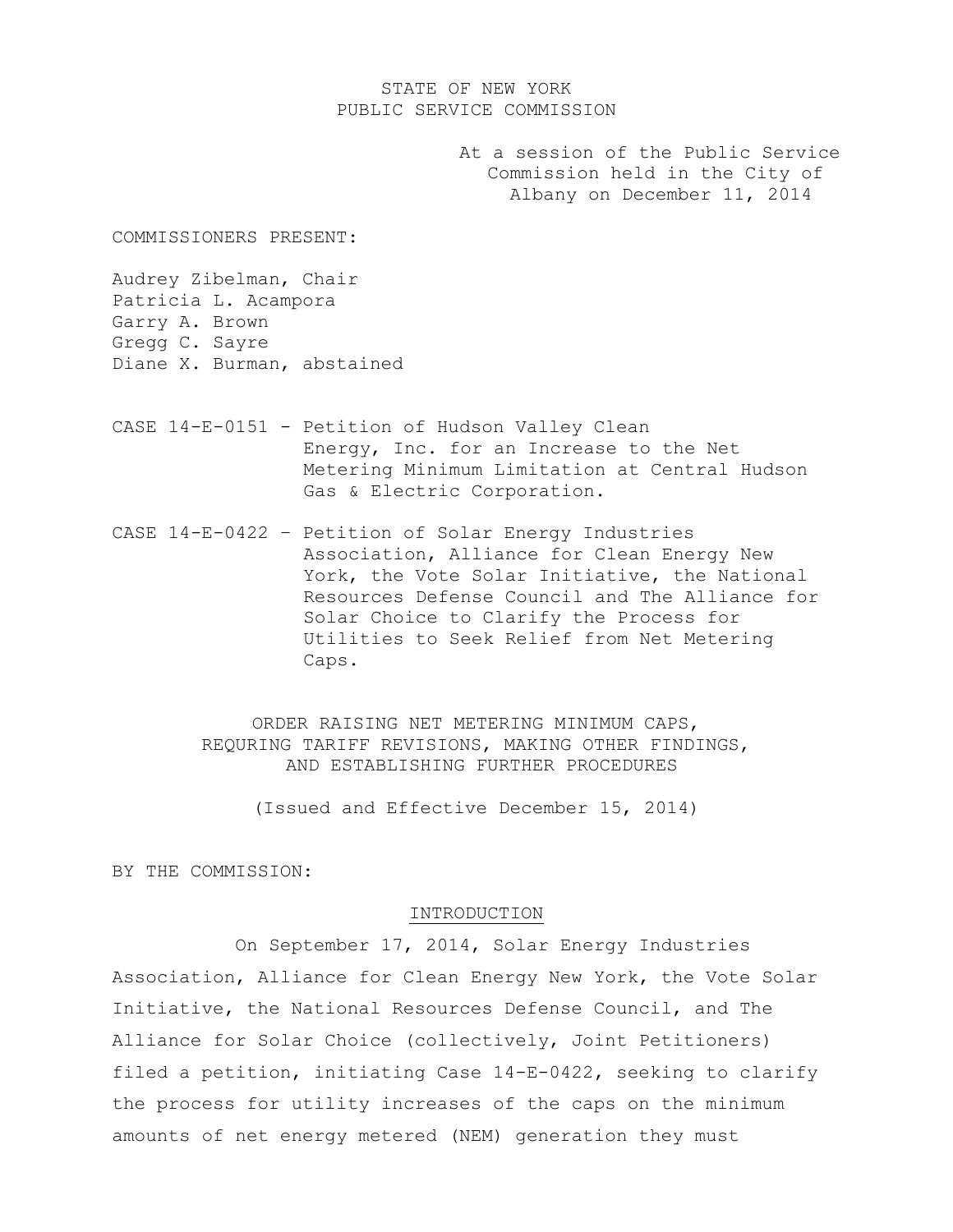÷.

purchase under Public Service Law  $\text{\$66-j{,^1} }$  and requesting that the Commission direct the utilities to petition to increase their current 3% minimum purchase caps once the capacity already reserved for installed and contracted NEM generation facilities reaches 90% of the cap within a utility's service territory. A request for an increase to a specific utility's cap was made in a petition Hudson Solar submitted on April 25, 2014, initiating Case 14-E-0151, wherein it asked the Commission to raise the cap for Central Hudson Gas & Electric Corporation (Central Hudson) from 3% to 12% of its 2005 peak load. Due to the similarity of these petitions, both are considered here, as indicated in the Notice Consolidating Proceedings (Consolidation Notice) issued in these proceedings on October 7, 2014.

In conformance with State Administrative Procedure Act (SAPA) §202(1), notice of the Hudson Solar petition in Case 14-E-0151 was published in the State Register on May 21, 2014. The SAPA §202(1)(a) period for submitting comments in response to that petition expired on July 7, 2014. Comments on the consolidated proceeding, per the Consolidation Notice, were due November 7, 2014.

On November 12, 2014 Central Hudson filed a notice in Case 14-E-0151 seeking modifications to its current 3% minimum purchase cap, which is stated in its tariff, because it anticipates that connected and approved NEM capacity will reach the cap in the near future. Central Hudson informs the Commission that, in compliance with the NY-Sun Order, it will continue to accept applications for eligible customer-sited

 $1$  The NEM caps in question are those established at PSL §66 $j(3)$  (a)(iii) and (3)(b), for utility purchasing non-wind NEM generation; a separate cap is in place for wind NEM generation pursuant to Public Service Law (PSL) §66-l(3)(a)(iii).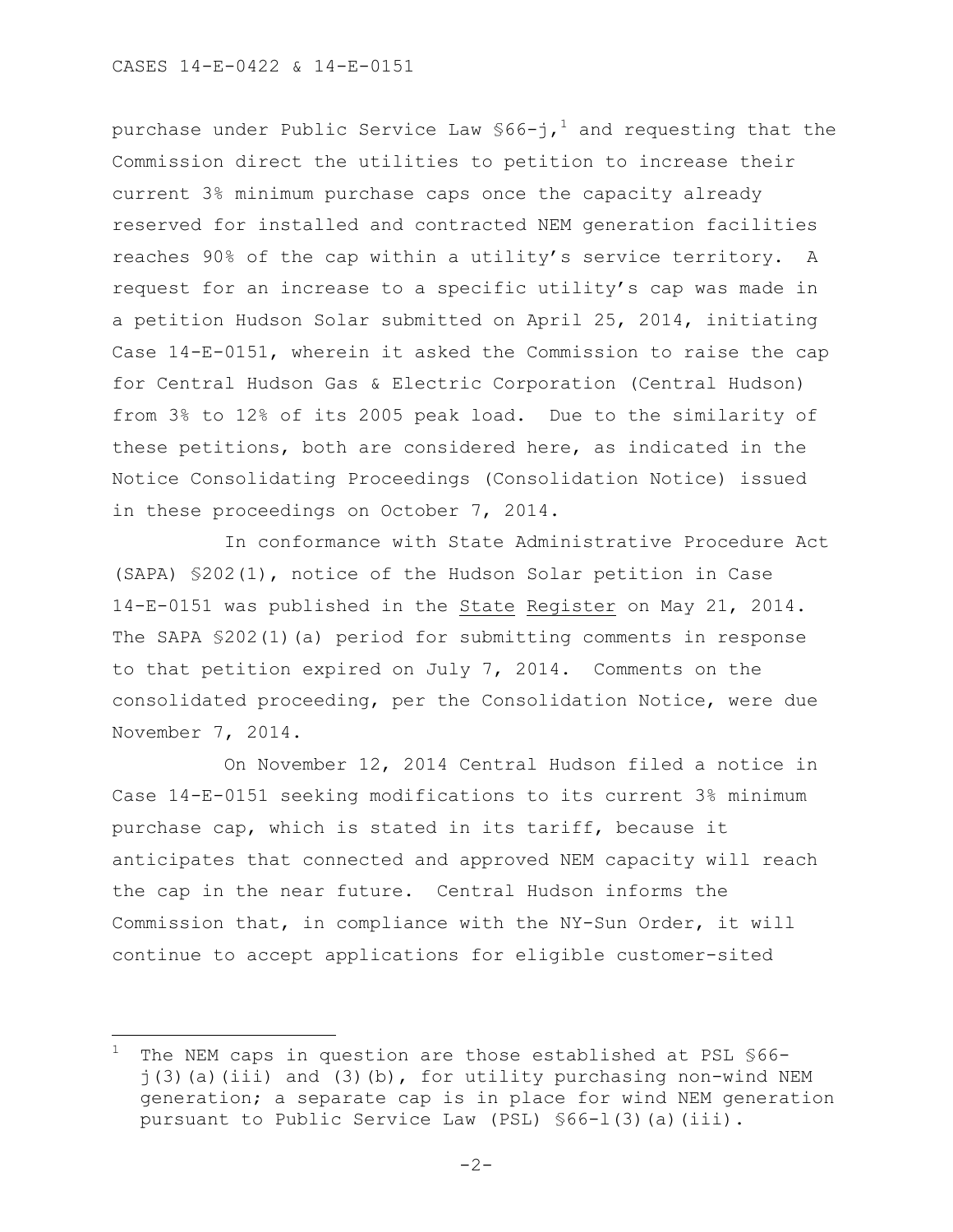generation, process interconnection agreements, and connect additional NEM systems for capacity in excess of the 3% cap.<sup>2</sup>

Numerous comments were received in response to the petitions regarding minimum purchase caps and issues related to the implementation of NEM projects, such as whether each of multiple but contiguous 2 MW solar array configurations may be remote net metered separately, how the costs of system upgrades incurred to connect NEM projects ought to be determined and allocated, and how current NEM projects will be treated upon a transition to successor tariffs. Besides these matters, other policies on NEM are ripe for discussion, including how community NEM projects could be structured, how locational benefits for NEM resources could be established, and how the transition from NEM to successor tariffs would be implemented.

#### BACKGROUND

While PSL  $$66-i(3)(a)(iii)$  as amended in 2008 compelled electric utilities to purchase NEM capacity amounting to at least 1% of each utility's 2005 electric demand, PSL §66 j(3)(b) grants the Commission the authority to increase the net metered minimum purchase cap "if it determines that additional net energy metering is in the public interest." The Commission has addressed requests to increase caps previously, most recently within the past two years. On October 22, 2012, the Commission ordered Central Hudson to amend its tariff to increase its cap from the initial 1% to 3% of 2005 peak load.<sup>3</sup> In that Order, the Commission stated that it would review the

÷.

Case 03-E-0188, Renewable Portfolio Standard, Order Authorizing Funding and Implementation of the Solar Photovoltaic MW Block Program (issued April 24, 2014).

Case 12-E-0343, Central Hudson Gas & Electric Corporation, Order Raising Net Metering Limit (issued October 22, 2012).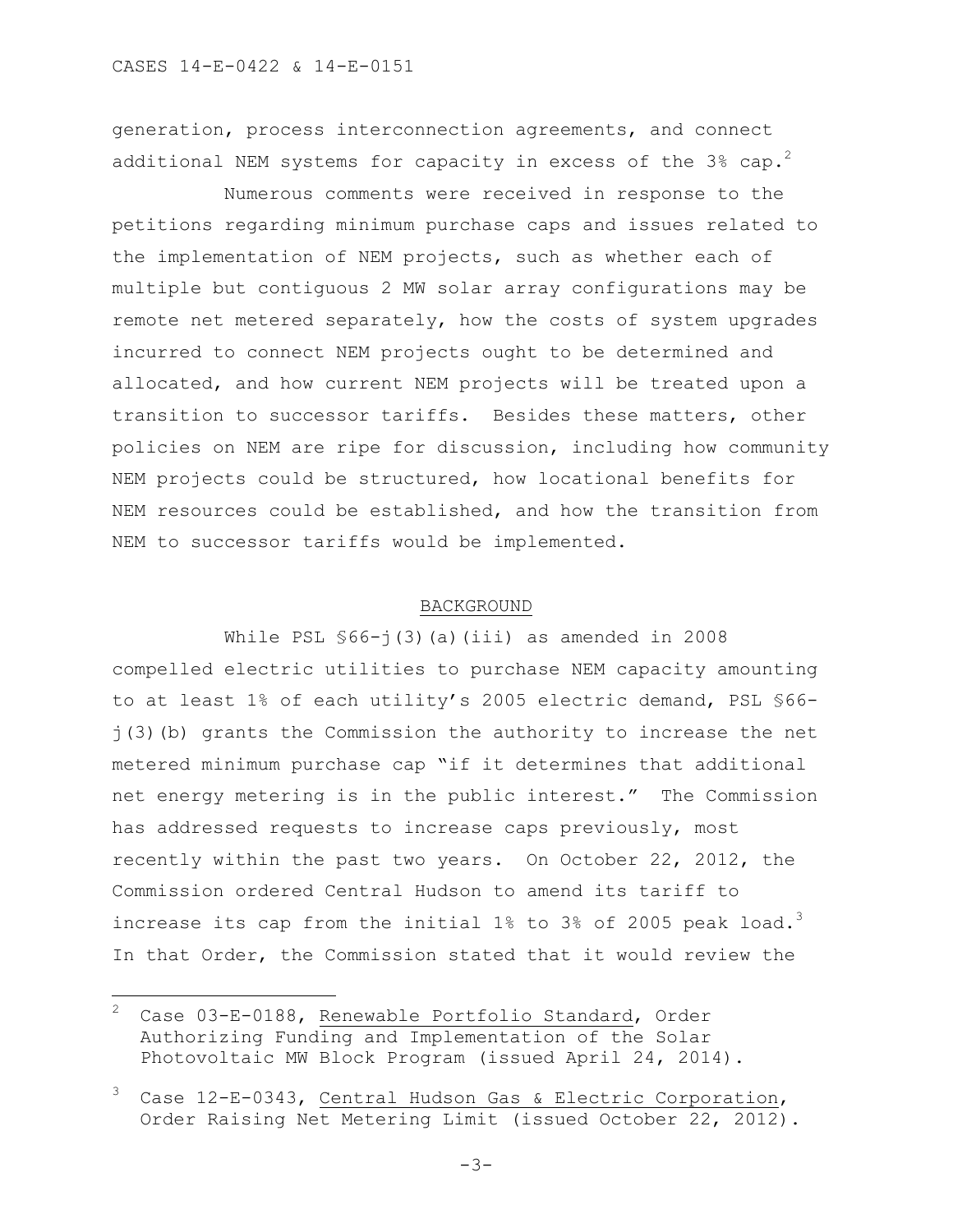net metering caps of all of the utilities; in June 2013, the remaining utilities other than Central Hudson were required to increase their net metering caps to  $3\degree$ .<sup>4</sup> On April 24, 2014, in the NY-Sun Order,  $5$  the Commission advised utilities to seek modifications of caps "as necessary … until … further decisions are made on the matter."

In response to the NY-Sun Order, Central Hudson, on November 12, 2014, filed a Notice advising that modifications to its current 3% cap were necessary. Another utility, Niagara Mohawk Power Corporation d/b/a National Grid (Niagara Mohawk), has exceeded its cap, if a large volume of proposed projects is totaled in combination with already connected projects.

As further explained in the NY-Sun Order, the Commission authorized the New York State Energy Research and Development Authority (NYSERDA) to implement an MW Block Program for procuring solar photovoltaic (PV) generation during the term from 2016 through 2023. The NY-Sun Order also noted that it would be prudent to conduct an estimation of the cost and benefits of net metered solar generation. The Commission therefore requested NYSERDA to retain a consultant to conduct a study, in consultation with Department of Public Service Staff (Staff), evaluating those costs and benefits, with the expectation that the study's results could be used to assist in REV proceeding deliberations.

Moreover, the Commission has announced its Reforming the Energy Vision (REV) initiative, which promotes improvements in electric system efficiency, greater customer choice, and greater penetration of clean generation and energy efficiency

÷.

 $-4-$ 

Case 12-E-0485, Consolidated Edison Company of New York, Inc., Order Raising Net Metering Limits (issued June 13, 2013).

NY-Sun Order at 22.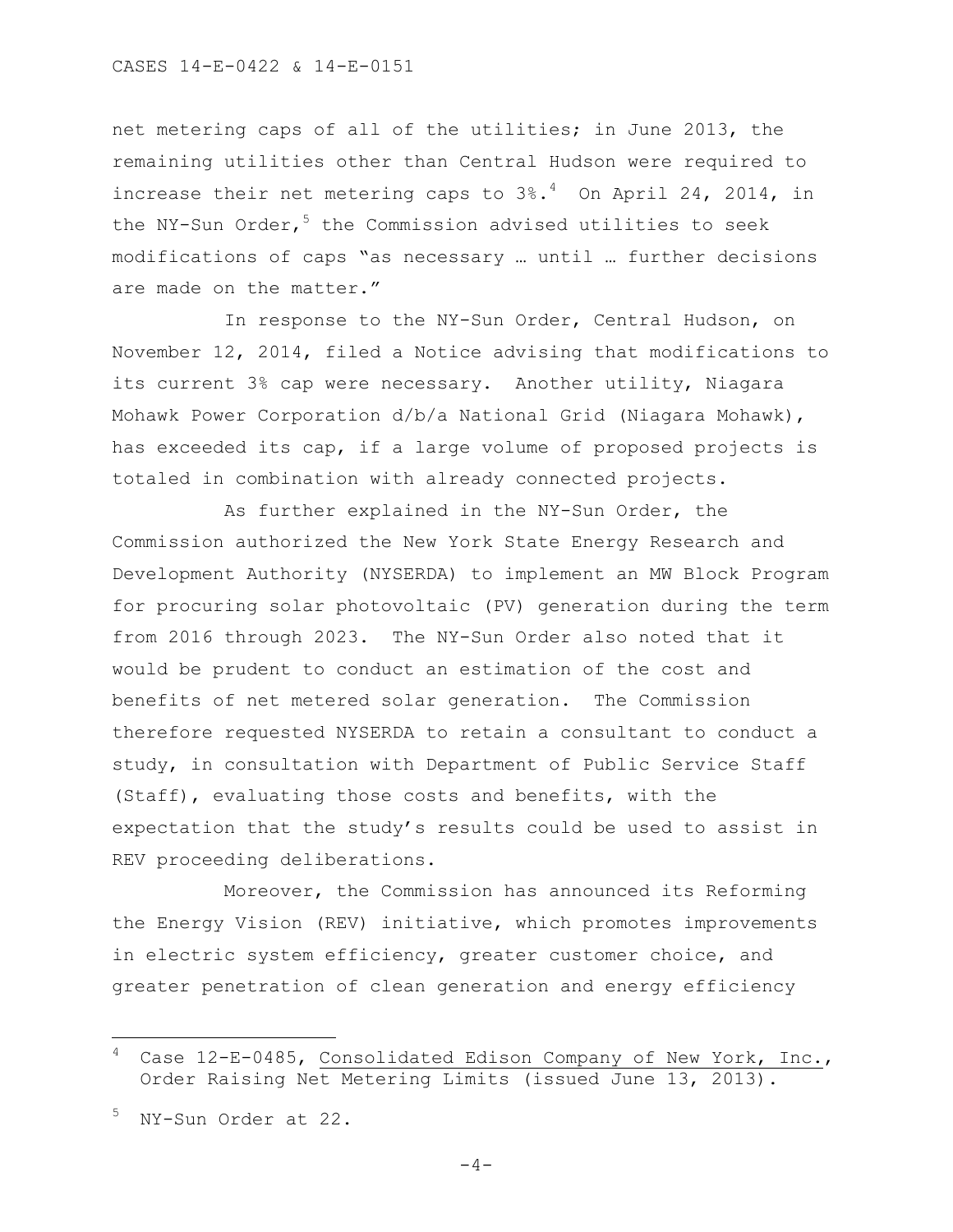technologies.<sup>6</sup> Means for moving forward on realizing the REV vision were addressed in the Staff REV Straw Proposal.<sup>7</sup>

In REV, The Commission has recognized that, as it proceeds in the development of vibrant demand based markets using many forms of distributed energy resources to meet public policy goals, it is necessary to develop markets and pricing mechanisms that support policy and market objectives. Accordingly, tariffs will be developed in that proceeding that properly value distributed energy resources (DER), thereby facilitating the incorporation of more DER resources into the modernized electric delivery system that is contemplated by REV. Consequently, further cost-benefit analyses and development of pricing and tariff designs that facilitate market sustaining investment in DER of all types will be considered in REV.

### POSITIONS OF THE PARTIES

### The Petitions

a<br>B

# A. Hudson Solar

Hudson Solar begins by requesting that the Commission increase the NEM minimum purchase cap for Central Hudson from 3% to 12% of 2005 peak load. Hudson Solar estimates that the current 3% cap in Central Hudson's service territory will be reached in mid- to late 2015.

Describing its operations in New York, Hudson Solar submits that it requires regulatory certainty with regard to net metering in Central Hudson's service territory. According to Hudson Solar, regulatory uncertainty has a detrimental impact on business planning and expansion. Hudson Solar thus requests

 $6$  Case 14-M-0101, Reforming the Energy Vision, Order Instituting Proceeding (issued April 25, 2014).

Case 14-M-0101, supra, Developing the REV Market in New York: DPS Staff Straw Proposal on Track I Issues (August 22, 2014).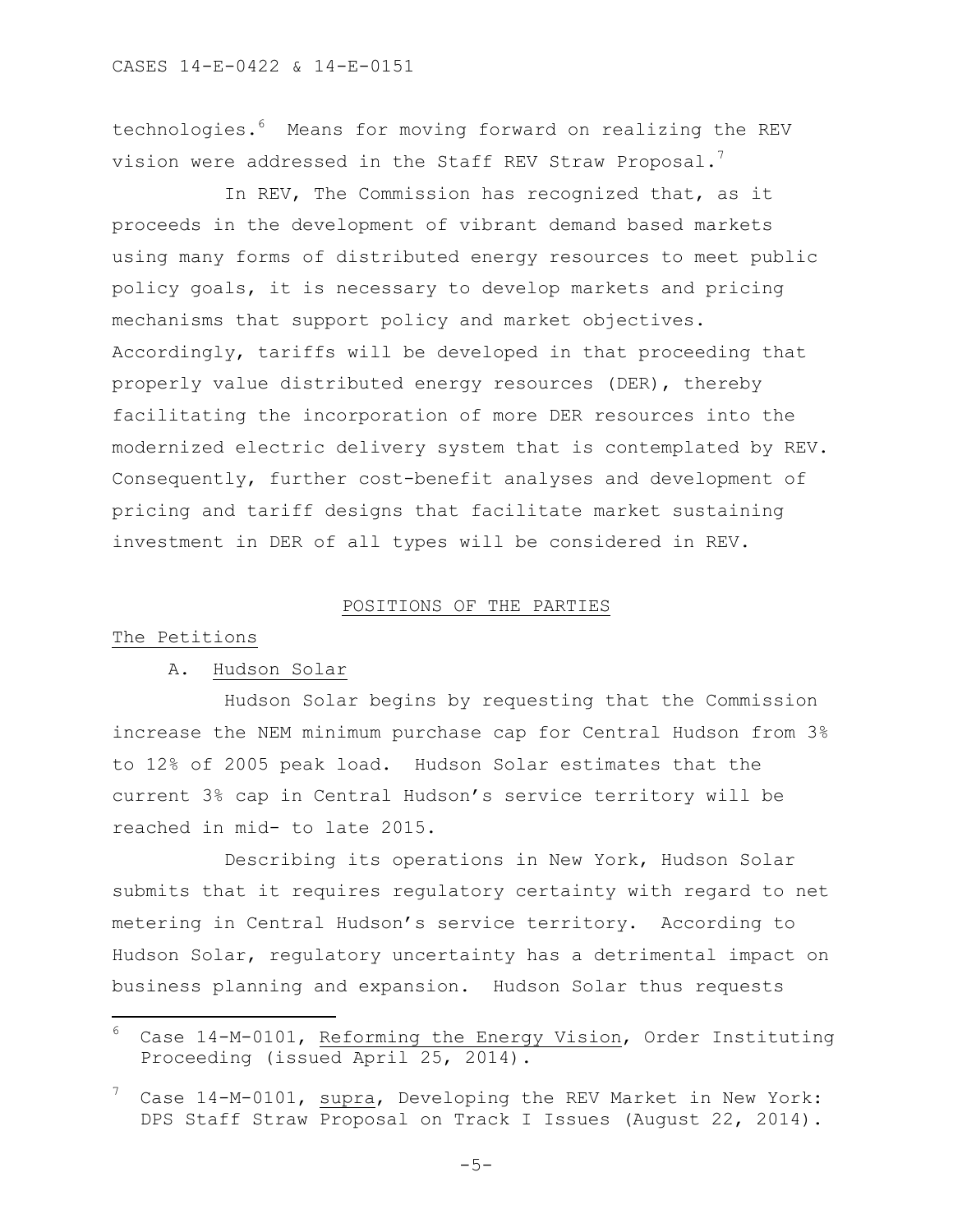that the Commission increase the minimum cap for Central Hudson, contending that the expansion of the use of solar power is in the public interest.

# B. Joint Petitioners

According to the Joint Petitioners, the newly redesigned MW Block Program adopted in the NY-Sun Order establishes certainty and transparency in incentive levels for solar and puts the State on track to reach its 3,000 MW goal for solar generation by 2023. Despite this positive market momentum and stable regulatory framework, the Joint Petitioners warn, the current net metering caps could create significant uncertainty for developers that could slow project development. While the NY-Sun Order provides that utilities should file when necessary to increase their caps, solar developers investing capital must know if net metering will remain available in order to determine if their investment is sound. Not knowing if an increase in the caps will be available could chill solar investments that would have otherwise been made.

The Joint Petitioners also point out that a review of net metering will be undertaken in the REV proceeding. This review, the Joint Petitioners indicate, creates another layer of uncertainty, in that the milestones for the transition from net metering under the cap to full scale REV implementation are not known. Additional net metering headroom, the Joint Petitioners maintain, should be available under the minimum purchase caps to avoid sidetracking the market momentum solar PV has achieved.

The Joint Petitioners therefore request that the utilities be directed to seek relief from their current minimum purchase caps once capacity already reserved for connected and approved projects reaches 90% of a cap. Increases to the cap, the Joint Petitioners elaborate, should be sufficient to ensure that net metering eligibility will continue for any qualifying

 $-6-$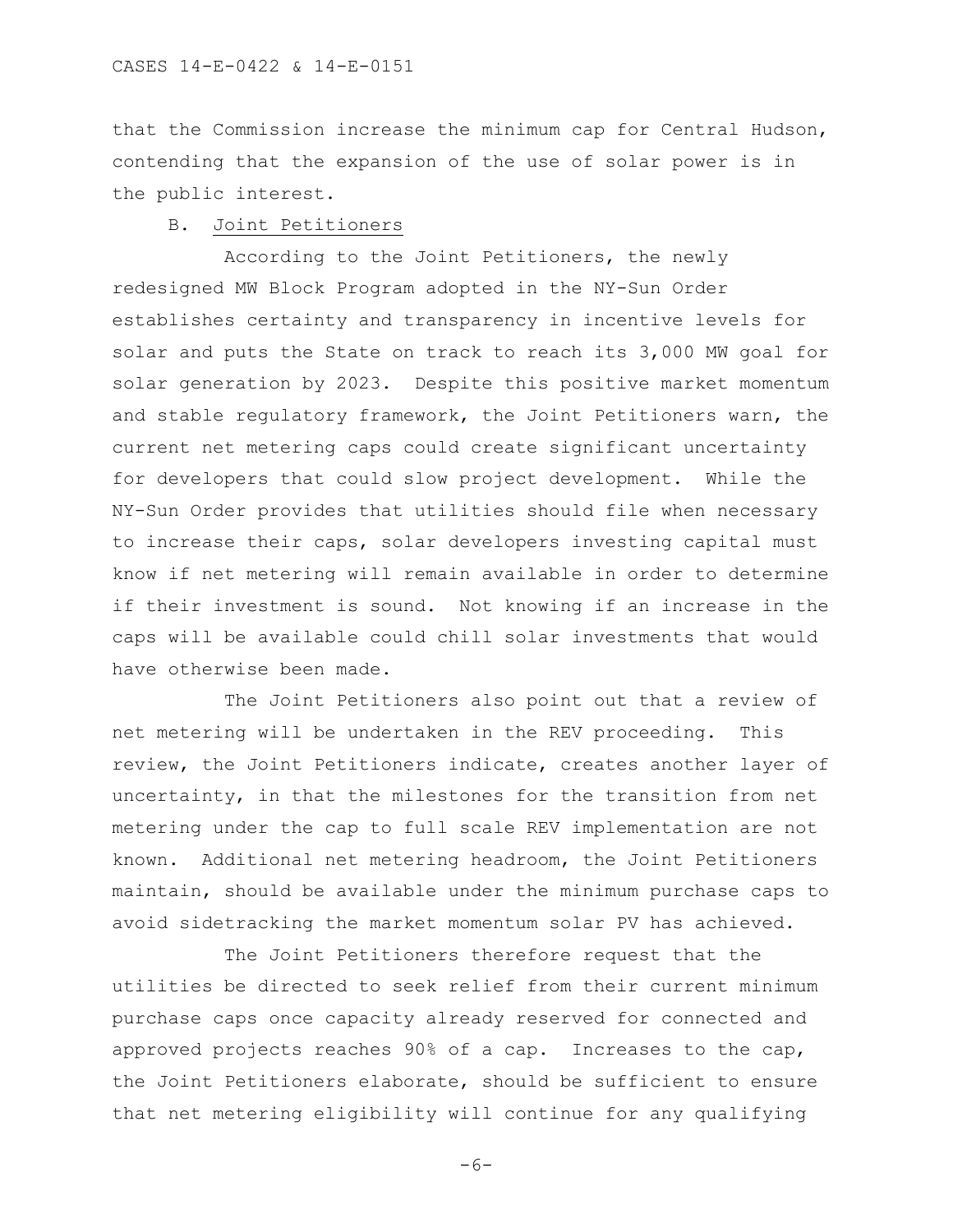#### CASES 14-E-0422 & 14-E-0151

solar project up to the point when utility-specific REV implementation plans are slated to take effect. As a result, any project meeting the threshold requirements for reservation of incentive payments under the MW Block Program would remain qualified for net metering. This approach, the Joint Petitioners argue, would continue steady growth in the distributed energy market while the goals of the REV docket are further developed.

### Comments

# A. Comments in Support of the Petitions

Hudson Solar submitted comments on its own petition, noting that, while the Commission had ordered utilities to seek modifications of net metering caps if they were at risk of exceeding their 3% limit, an increase to 12% would better support informed decision-making by New York solar installers. Joint Petitioners also submitted comments in support of Hudson Solar's petition, noting that three other states have net metering caps above 3%.

Contending that the current 3% cap is insufficient to encompass development of the entire NY-Sun goal of 3,500 MW of solar PV, Vote Solar comments that increasing Central Hudson's net metering cap is necessary for market certainty. Vote Solar also requests that the Commission establish a stakeholder process to address the net metering cost-benefit analysis that is being conducted by NYSERDA, its consultant and Staff and clarify the timeframe under which that analysis will be considered. Vote Solar makes a number of recommendations regarding the analysis, including that NYSERDA and staff convene a stakeholder forum. Interstate Renewable Energy Council, Inc. supports Joint Petitioners on clarification of the net metering cap increase process, as well as on collaboration over efforts to assess the value of distributed generation, noting that

-7-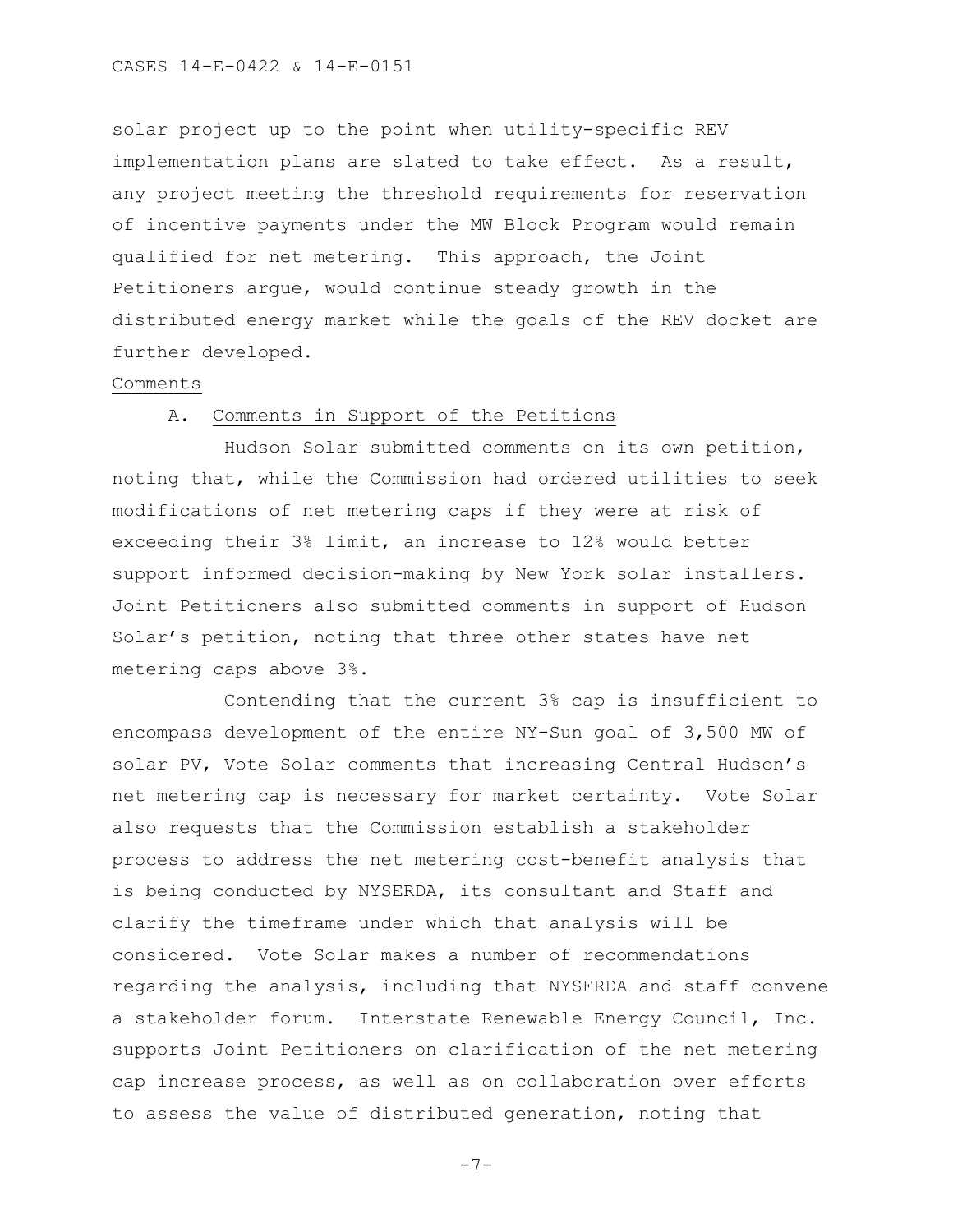#### CASES 14-E-0422 & 14-E-0151

similar processes are in place in other states. Alliance for Clean Energy New York supports Hudson Solar's petition, stating that increases to the minimum purchase caps are necessary to accommodate the growth of on-site generation; that the potential for net-metered systems to transfer fixed costs for transmission and distribution to non-net-metered ratepayers is minimal; and that utilities will not be disadvantaged by increasing the caps on net metering because they receive guaranteed returns on their investments.

Cornell University's (Cornell) comments in support of the petitions also included requests for clarification on several points: (1) whether non-residential customers can colocate multiple 2 MW remote net metered projects on and across adjacent or contiguous parcels of property; (2) to what extent customers are responsible for substation upgrade costs that may be required to connect a remote net metered project; and (3) whether a utility may require the customer to implement changes necessary to limit the amount of electricity that a customer provides through a local feeder line to no more than 20% of that line's capacity. Cornell's concerns arise in relation to its proposed solar project in Dryden, New York, where it plans on installing three separately-metered 2 MW solar arrays on a 30 acre site it owns that it says will qualify for hosts in a remote net metering arrangement under PSL §66-j(3)(f). According to Cornell, the distribution utility serving that area, New York State Electric & Gas Corporation (NYSEG), asserts that all of the circuits to which a 2 MW solar array is connected must be upgraded such that the proportion of customersited generation load on any line will not exceed 20% of the line's total rated capacity.

 Supporting both Hudson Solar's and Joint Petitioners' petitions, SunEdison LLC requests confirmation

 $-8-$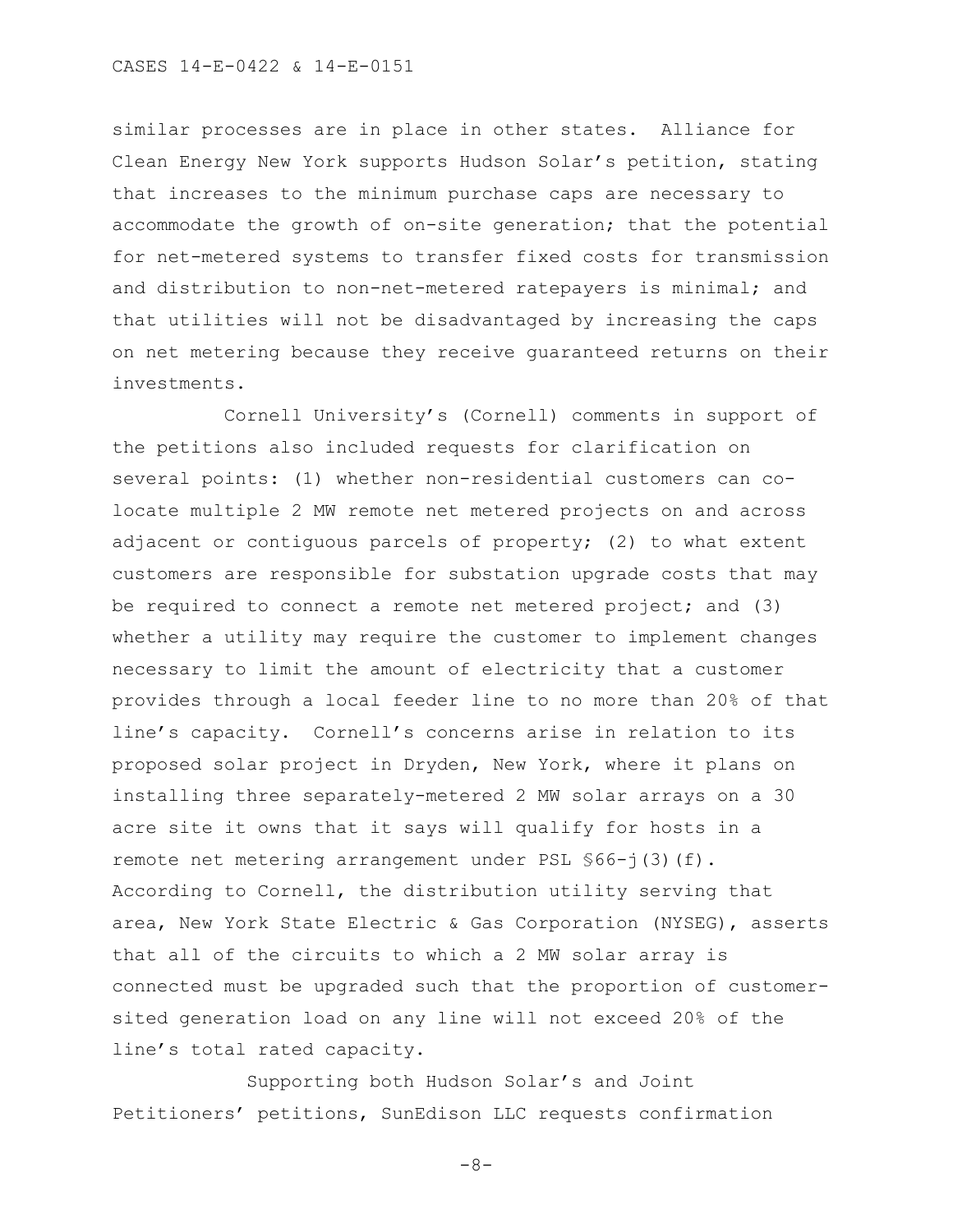a<br>B

that, upon a transition to alternative REV pricing paradigms, the current NEM structure will continue to apply to existing net metering projects. It further echoes Cornell's request for guidance on the ability to co-locate multiple remote net metered systems on a single contiguous parcel.

Other developers and solar industry participants, as listed in Appendix A, support, in whole or in part, the Joint Petitioners, Hudson Solar and Cornell. Most believe the relief requested would help ensure market certainty. In addition, a number of individuals submitted public comments generally voicing support for an increase in the net metering minimum caps.

# B. Comments Questioning the Petitions

Consolidated Edison Company of New York, Inc., Orange and Rockland Utilities, Inc., NYSEG, Rochester Gas and Electric Corporation, and Niagara Mohawk Power Corporation d/b/a National Grid (Niagara Mohawk)(collectively, the Joint Utilities) state that the request to increase net metering caps is premature and that Hudson Solar provides no support for its contention that a 12% cap is appropriate. Pointing out that increases in minimum purchase caps are an interim approach while a comprehensive review of distributed energy resource integration is conducted in the REV proceeding, Joint Utilities maintain it is not necessary to increase the cap for all utilities at the same time. They also note that the outcomes of the REV, Green Bank, and Clean Energy Fund proceedings may affect the level of net metering needed and will result in more efficient incentives to locate resources where benefits are greater.  $8$  Finally, Joint

<sup>8</sup> Case 14-M-0094, Proceeding on Motion of the Commission to Consider a Clean Energy Fund; Case 13-M-0412, Petition of New York State Energy Research and Development Authority to Provide Initial Capitalization For the New York Green Bank.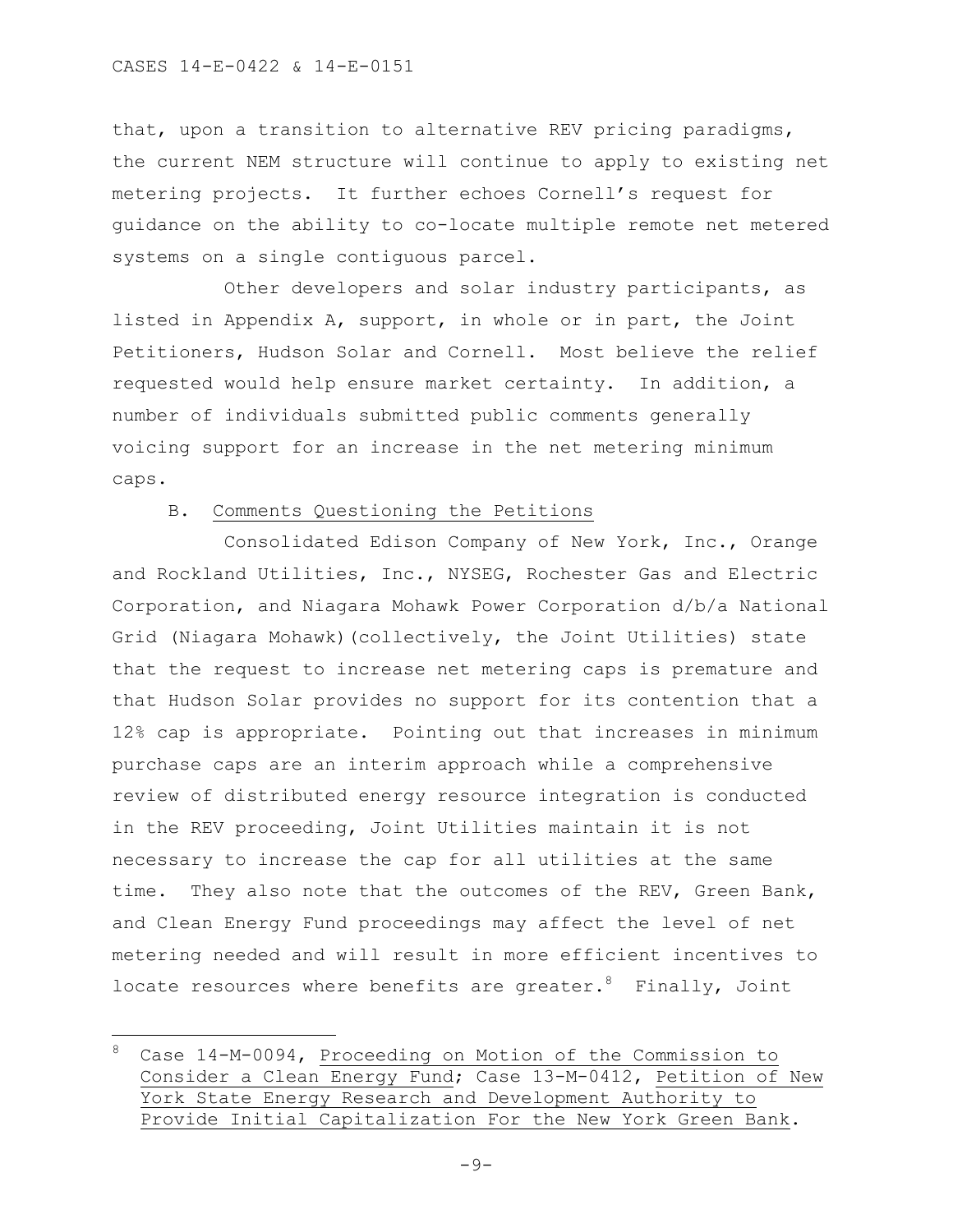CASES 14-E-0422 & 14-E-0151

a<br>B

Utilities caution that net metering can shift costs to customers who cannot or choose not to participate in solar PV programs and that a sharp increase in minimum purchase caps may impede the Commission's ability to address cost-shifting issues.

Joint Utilities also submitted comments in response to the Joint Petitioners, opining that requiring utilities to automatically request minimum purchase cap increases contradicts the purpose of the caps, which, Joint Utilities state, is to set a limit on the total amount of the incentives directed to net metered resources. Regarding the process the Joint Petitioners propose, Joint Utilities contend that Joint Petitioners have not demonstrated that the current process to address net metering caps is inadequate, particularly in light of the ongoing comprehensive reviews of energy issues discussed above.

Jonathan Schrag and Benjamin Mandel, two Fellows of the Guarini Center on Environmental, Energy, and Land Use Law at the New York University School of Law, (Joint Fellows),  $9$  advise the Commission to authorize only the minimum feasible increases to the minimum purchase caps. The Fellows also believe a proceeding should be opened where an interim rate for distributed generation would be set as a transition mechanism until the final REV market-based policies are implemented.

In support of their positions, the Joint Fellows contend that NEM is a subsidy granted to select customers that is greater than the value of their energy produced and carbonreduction benefits taken together, and that this subsidy is threefold beyond that received by utility-scale renewable energy developers ineligible for net metering. While the subsidies grow steadily, the Joint Fellows assert, the benefits increase

The Joint Fellows state that their comments are their own and do not represent the views, if any, of the Guarini Center or of New York University.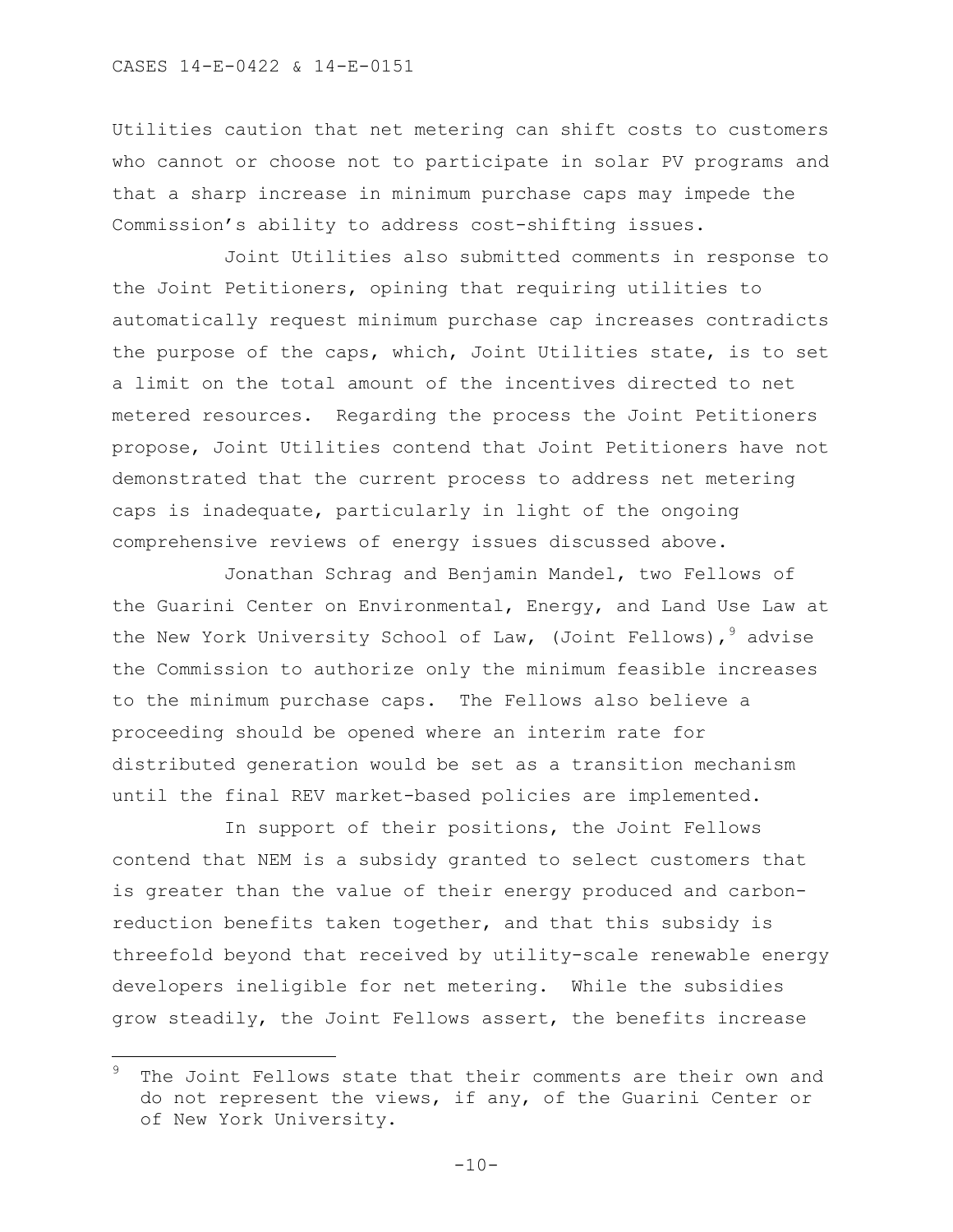only in small increments. Consequently, the subsidies accompanying an increase in the cap may have a significant impact on ratepayers.

In contrast to the Joint Petitioners, the Joint Fellows believe that the minimum purchase caps serve to limit the financial impact of NEM subsidies on utilities and ratepayers, and therefore suggest that increases to the caps be premised upon an analysis of the potential system benefits and costs of distributed generation. Beyond the value of the benefits, they continue, this impact depends on the various types of NEM resources that constitute the overall mixture in total, because resources differ amongst each other in their capacity factors. Those factors in turn affect the true value other ratepayers receive from the compensation awarded to the resources through NEM rates. Supporting the transition to value-based compensation as superior to NEM generally, the Joint Fellows argue specifically that many of the non-carbon system benefits of distributed generation are location and time dependent, factors which are not recognized under NEM compensation mechanisms.

### DISCUSSION

As described in the NY-Sun Order, net metering serves as a necessary interim measure while more mature policies and practices that support sustainable markets, based on the full value of DER, are developed within the REV proceeding. In the interim, net metering is a proven and effective tool that supports commercial development of solar, and provides the pricing certainty crucial to the continued development of solar, consistent with the Commission's policy of accomplishing goals for solar through voluntary markets. At the same time, as REV moves forward, it will be important to develop commercially and

-11-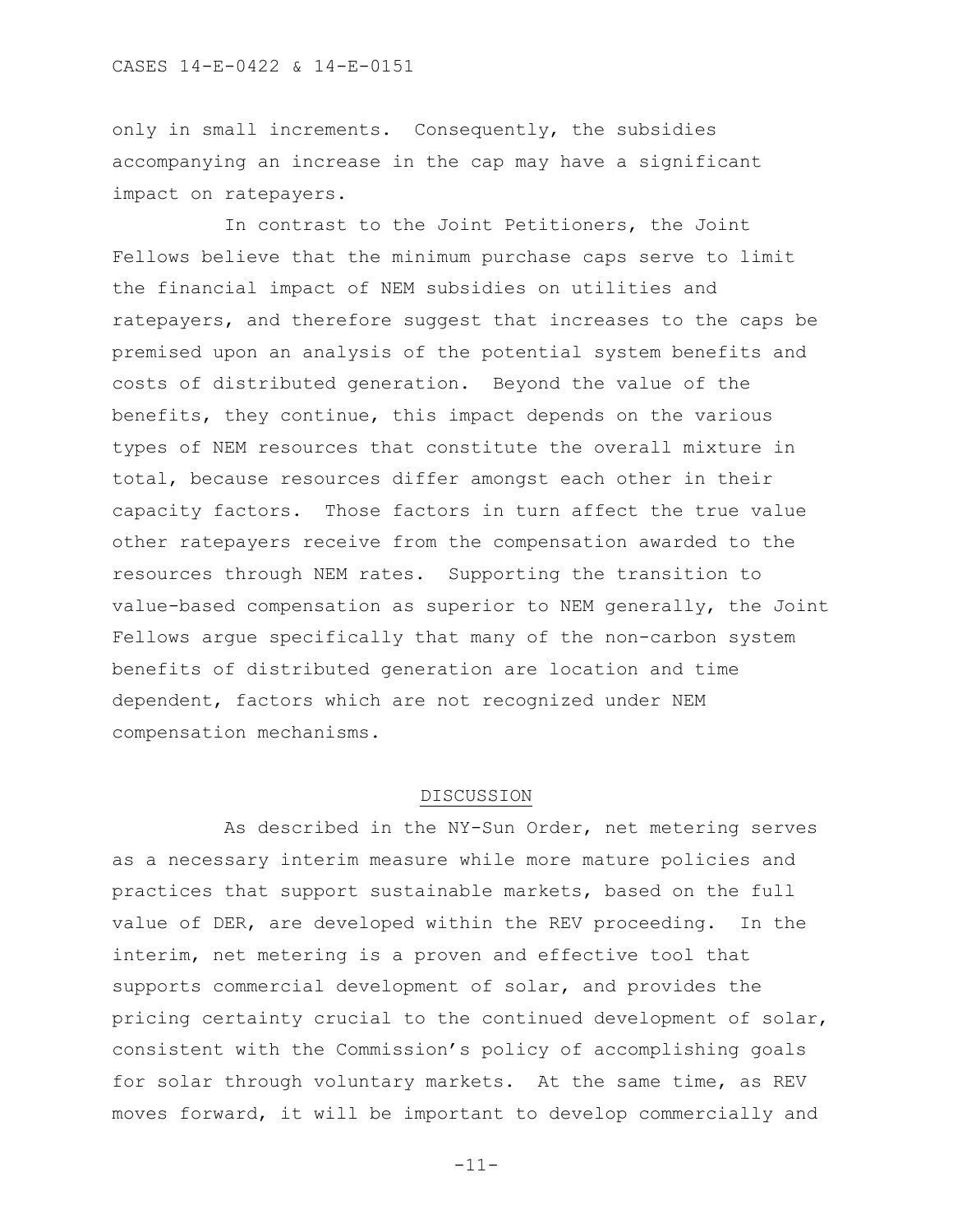economically sustainable pricing mechanisms that support the anticipated growth of both solar and other forms of DER consistent with REV's policy goals.

Currently, Staff is working with NYSERDA and its contractor on approaches to valuing net metered generation by conducting the study that was requested in the NY-Sun Order. While this study is intended to help inform the REV Proceeding, a more comprehensive framework for recognizing the benefits of DER will be considered within the REV process. As part of REV, tariffs will be developed that properly reflect the benefits of DER generation, thereby facilitating the development of sustainable markets that incorporate DER resources as an integral element of a reliable, efficient, economic and environmentally sustainable grid. Consequently, consideration of further cost-benefit analyses and development of tariff successors to net metering will take place in REV, where the work of NYSERDA on the resource value of solar will be used to assist in the analysis.

 In the interim while pricing designs reflecting DER benefits, and the markets that would accompany them, are developed through REV, market uncertainty, as Joint Petitioners point out, exists in utility service territories that are approaching the 3% net metering capacity cap. Absent increases to the net metering caps for those utilities at or near their caps, the development of solar PV necessary to achieve New York's renewable energy goals could stall, a circumstance that must be avoided. On the other hand, as discussed in the NY-Sun Order, "significant expansion of the cap would further shift costs, including lost utility revenues and some interconnection costs, to non-net metered ratepayers. $^{\prime\prime\,10}$  Therefore, the caps are

a<br>B

-12-

<sup>10</sup> NY-Sun Order at 22.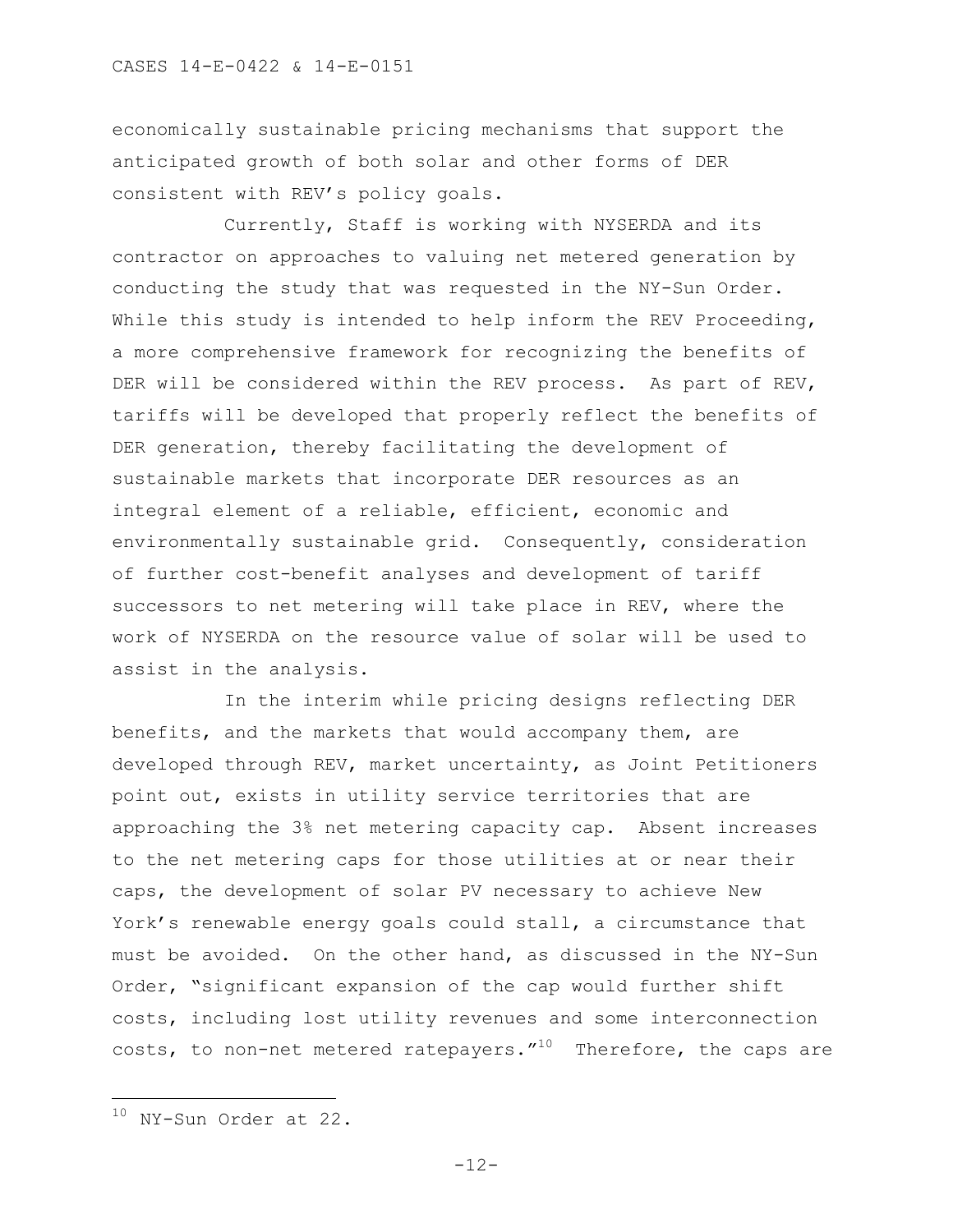#### CASES 14-E-0422 & 14-E-0151

modified as discussed below so that utilities will continue accepting applications for eligible customer-sited solar generation and processing interconnection agreements until the time that REV designs are available.

In coordinating net metering and REV, the Commission remains committed to continuing development of the solar projects that will achieve New York's renewable energy goals. Consistent with REV, additional tools will be explored for the purpose of fully supporting the deployment of solar resources where most needed for system efficiency and of most value to customers. As a result, REV's objectives of expanding customer choice, enhancing system efficiency, improving affordability through operation of competitive markets, and promoting resiliency and innovation will be furthered.

# Net Metering Minimum Purchase Caps

# A. Increases to the Caps

The PSL §66-j minimum purchase caps exists in part to limit the cost-shifting effects of net metering, i.e., shifting lost utility revenues and some interconnection costs to non-net metered ratepayers. For example, costs incurred under the current 3% cap increase the average delivery bill of Central Hudson's customers by about one half of one percent. Assuming that all additional NEM capacity is solar generation, increasing the caps from 3% to 6% may result in additional company-wide average delivery impacts, beyond those that would be incurred under the 3% cap, ranging from about one half of one percent to more than one percent if 6% caps were reached, depending on the utility.

Therefore, rate impacts related to increases in solar generation need not be considered again until the 6% penetration level is reached. With rate impacts addressed, the cap should be set at a level that affords sufficient room to accommodate

-13-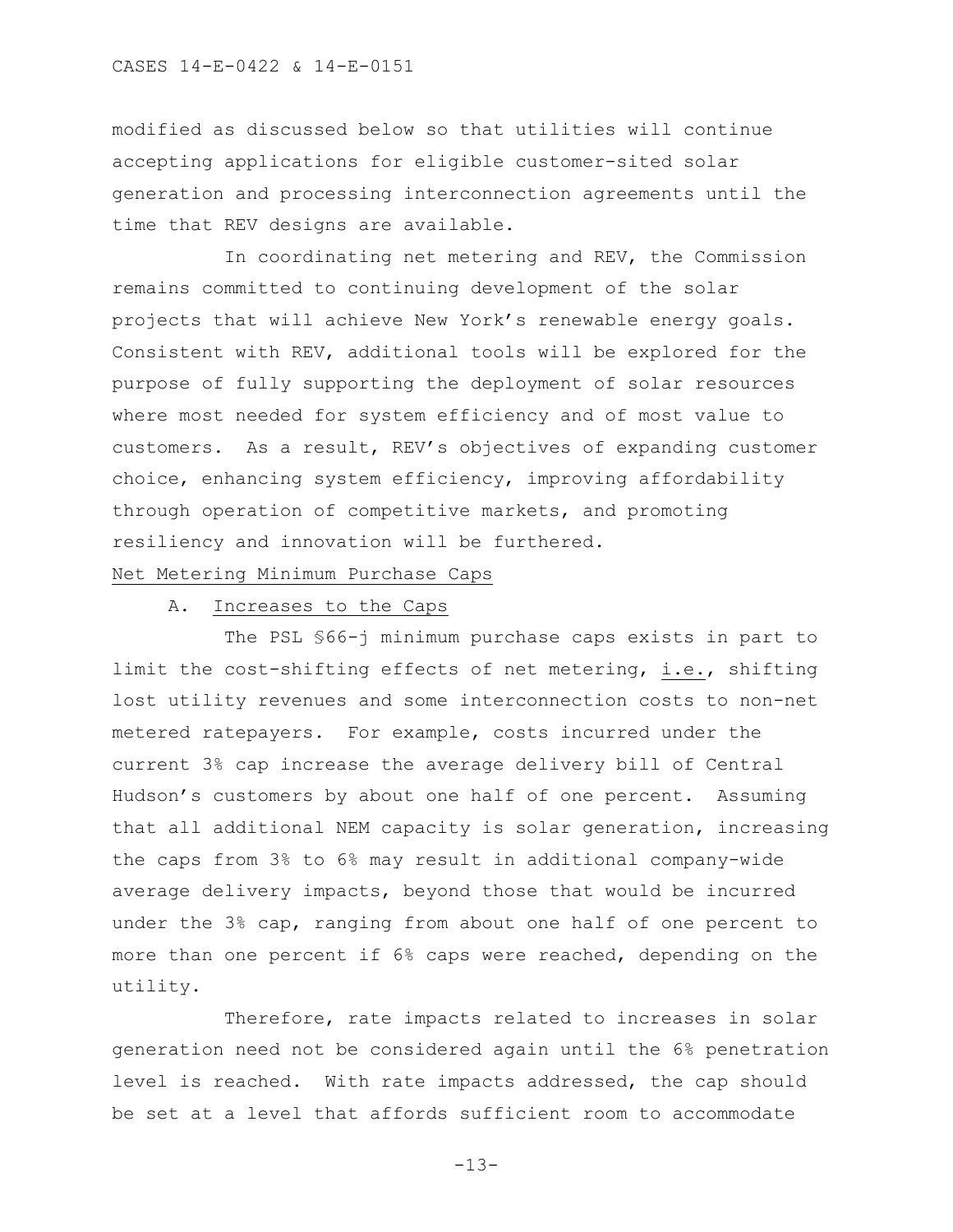the growth in solar PV installations needed to realize New York's policy goals while successor measures facilitating continued sustainable development of all DER are considered in REV. $^{11}$  A utility-wide cap of 6% should be adequate for that purpose, as the Table below indicates (showing already built and queued capacity data for PSL §66-j net metered generation as of September 30, 2014):

|                                | PSL §66J - Non-Wind Net-Metered Generation |                 |         |         |                    |  |
|--------------------------------|--------------------------------------------|-----------------|---------|---------|--------------------|--|
|                                |                                            | %               |         |         |                    |  |
| Utility                        | <b>Connected</b>                           | <b>Proposed</b> | Total   | Limit   | <b>Total/Limit</b> |  |
| <b>Consolidated Edison</b>     | 52,740                                     | 40,426          | 93,166  | 332,460 | 28.02%             |  |
|                                |                                            |                 |         |         |                    |  |
| <b>Central Hudson</b>          | 23,025                                     | 6,835           | 29,860  | 36,000  | 82.94%             |  |
|                                |                                            |                 |         |         |                    |  |
| <b>National Grid</b>           | 72,873                                     | 127,028         | 199,902 | 196,080 | 101.95%            |  |
|                                |                                            |                 |         |         |                    |  |
| <b>New York State Electric</b> | 34,300                                     | 10,985          | 45,284  | 84,780  | 53.41%             |  |
| & Gas                          |                                            |                 |         |         |                    |  |
| <b>Orange and Rockland</b>     | 11,737                                     | 8,115           | 19,851  | 31,200  | 63.63%             |  |
| <b>Utilities</b>               |                                            |                 |         |         |                    |  |
| <b>Rochester Gas and</b>       | 5,070                                      | 5,629           | 10,699  | 48,750  | 21.95%             |  |
| <b>Electric</b>                |                                            |                 |         |         |                    |  |

# **Table: Net Metering 2005 Peak Demand Capacity**

# B. Transition to Successor Tariffs

a<br>B

Utilities are reminded that the NY-Sun Order proscription prohibiting them from declining to continue interconnecting new solar facilities and accepting new applications from solar developers merely because the cap is approached or exceeded remains in place. Consequently,

 $11$  Historically, the vast majority of net metered facilities have been solar PV; if other technologies eligible for net metering with capacity factors higher than the 12.5% assumed for solar were to develop rapidly, adjustments may be necessary to control rate impacts and ensure solar goals can be achieved.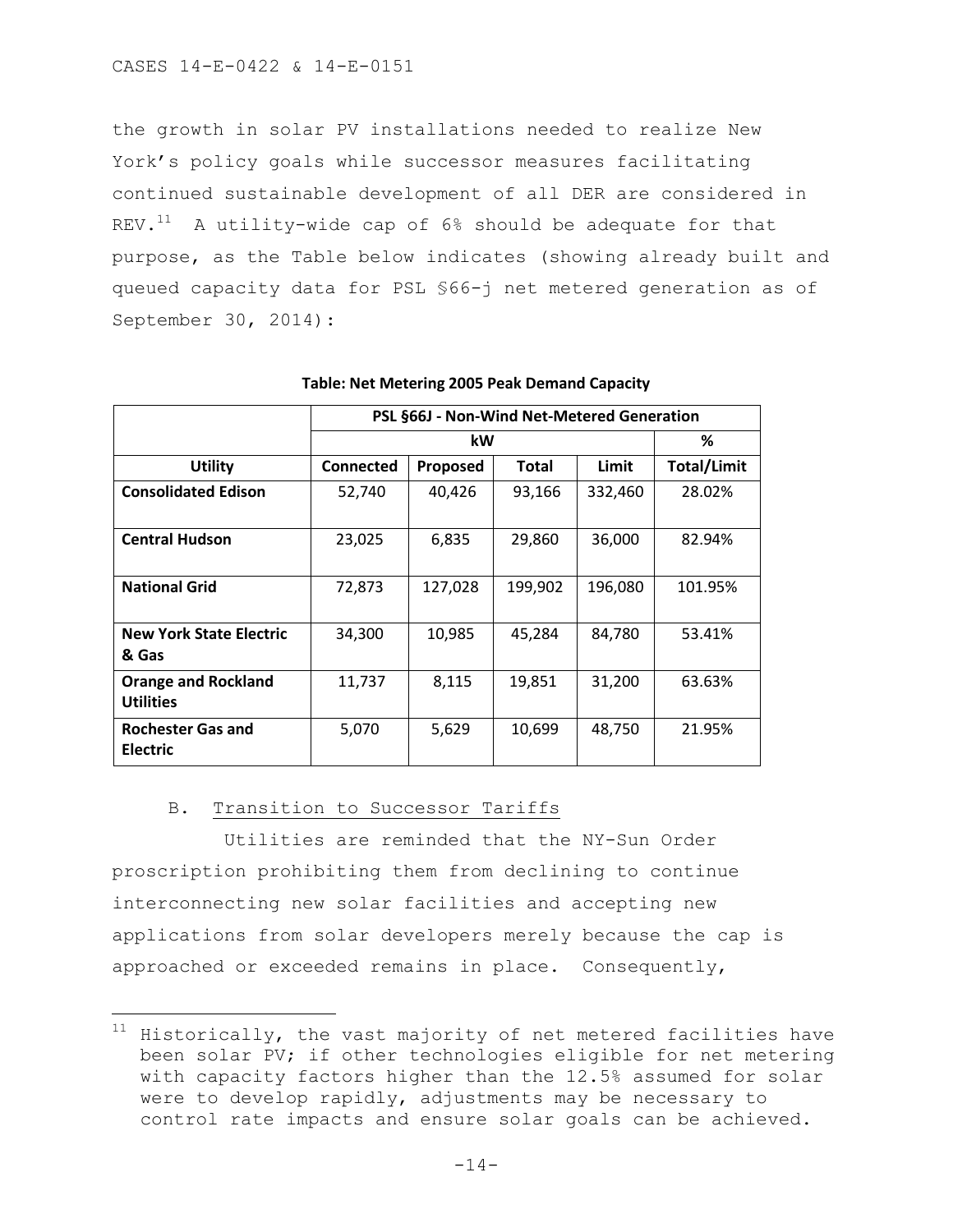utilities must advise if their caps are in need of modification; if they fail to do so, they must continue to purchase NEM generation nonetheless.

This process has worked well, as the action taken here demonstrates, and will be followed in the future if further increases in the caps become necessary before REV is concluded. In no event, however, would a gap be allowed to open between the time minimum purchase obligations under the caps are fulfilled and the availability of successor tariffs commences. As a result, sufficient means for promoting the growth of solar PV in New York will remain available in conformance with New York's policy goals.

In order to continue the momentum the solar industry has gained in New York, certainty on the availability of revenues is necessary. Developers who have premised their revenue expectations on the availability of net metering should not be deprived of the revenue stream methodology they anticipated. As a result, once a solar project is connected or accepted for NEM, that methodology will not be replaced with a successor tariff methodology unless otherwise requested by the developer or customer. Instead, to provide regulatory certainty, any successor tariffs will adhere only prospectively to projects developed in reliance upon them instead of reliance upon net metering.

# Clarifying Net Metering Interconnection Issues

Cornell raises three issues: implementation of the statutory 2 MW limit on the size of remote net metered projects where solar arrays are located in close proximity to each other; customer responsibility for substation upgrade costs; and, the effect of the 20% limitation on the proportion of generation facility capacity to feeder line capacity. Similar concerns have been raised by other proposals for solar development,

 $-15-$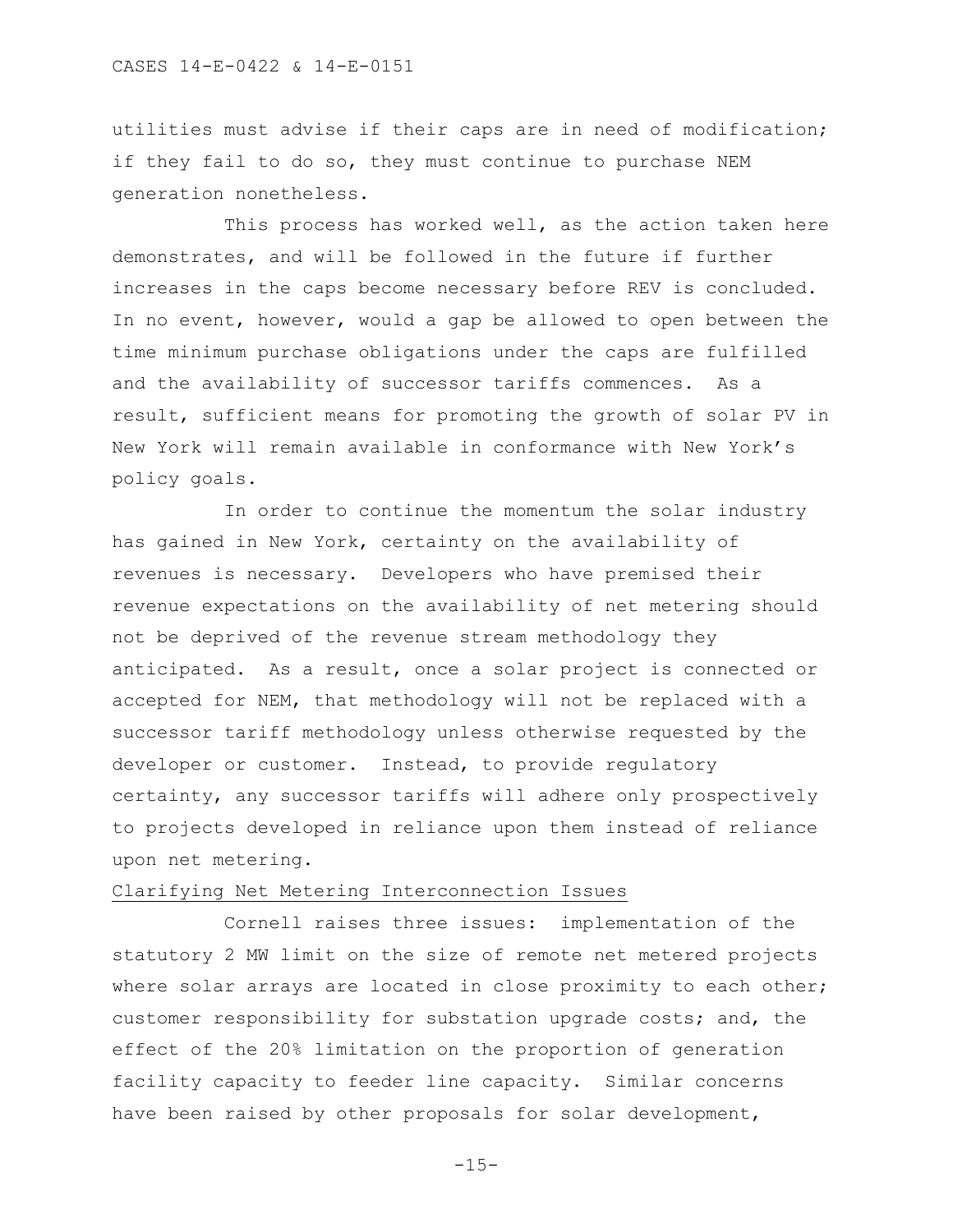particularly regarding the issue of whether, and how, the 2 MW limit on remote net metering may be met by dividing larger facilities into smaller 2 MW segments.<sup>12</sup>

# A. The 2 MW Limitation

Commission precedent and PSL §66-j establish the conditions which must be satisfied to meet the statutory 2 MW limit. That is, each solar array of no more than 2 MW must be separately metered and interconnected to the utility delivery system, separately sited, and separately operated.

1. Solar Project Segmentation Proposals

Under some solar facility development proposals, PV panels comprising a solar facility would be divided into 2 MW segments, each tied to a meter, with all of these secondary meters then combined behind a cumulative master meter that is in turn connected to the utility's system, and is used for billing and determining NEM credits. Each subsidiary meter for each of the 2 MW segments would be assigned the name of a separate customer, who would lease the panels attached to that meter. The credits earned at the subsidiary meter, which would purport to serve as the host meter for that segment, would then be allocated to satellite meters elsewhere in that customer's name.

Such arrangements whereby a facility is segmented into 2 MW units behind a cumulative revenue meter that is the meter actually interconnected to the utility grid for billing and crediting purposes cannot satisfy the conditions prerequisite to compliance with the 2 MW limit and so would not qualify for remote net metering. Net metering is intended to foster the development of large numbers of small facilities widely distributed across utility service territories. Solar facilities sized at a utility scale concentrated in one

a<br>B

<sup>&</sup>lt;sup>12</sup> Pursuant to PSL  $$66-j(1)(d)(i)(C)$ , the rated capacity of a remote solar generation system is limited to a size of not more than 2.0 MW.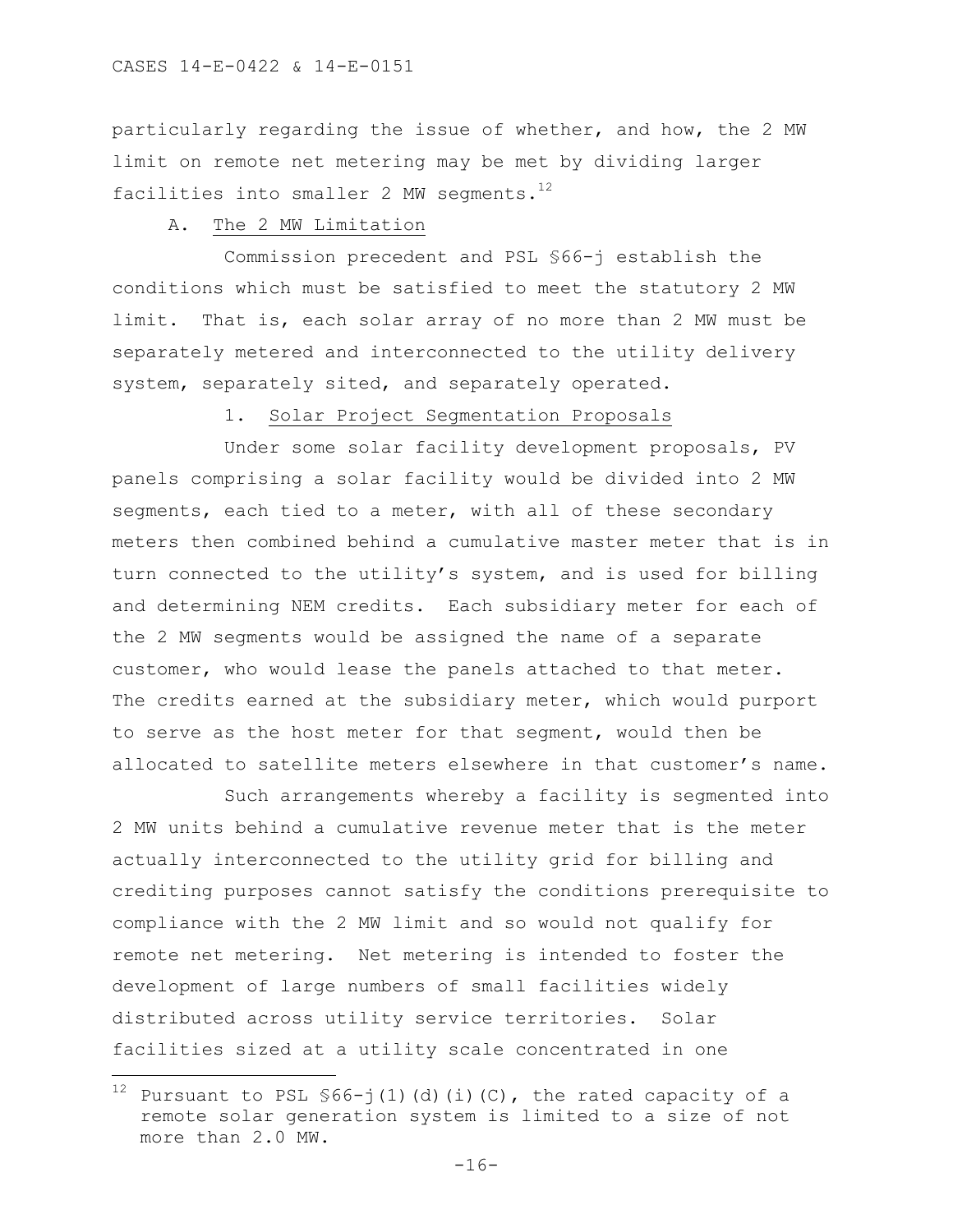a<br>B

geographic location do not fit within the goals that net metering is intended to promote.

Precedents addressing the purpose of size limitations similar to the PSL §66-j 2 MW limit in other contexts demonstrate that the proposed solar segmentation configurations do not comply with the limit. In enforcing a 10 MW limit for obtaining a contract format priced at long run avoided costs (LRAC) under the Public Utility Regulatory Policies Act of 1978, the Commission stated that the purpose of the 10 MW ceiling "was to encourage small facilities located at discrete sites, and partitioning a larger facility into smaller units transparently violates any reasonable interpretation of the 10 MW limitation. $1^{13}$  Applying the reasoning to a proposal to develop three separate 10 MW projects at a single housing cooperative site, the Commission found that because all three projects were located at that one site, their capacity aggregated to a 30 MW project that failed to comport with the 10 MW limit.

Addressing similar circumstances where a 2 MW limit was imposed on another entitlement to an LRAC pricing format, the Commission ruled that splitting 4 MW and 6 MW generators, each located at one site, into multiple 2 MW units "is exactly the same as the partitioning found unacceptable" for the 10 MW projects.<sup>14</sup> A site, it was decided, could be the location of only one 2 MW facility. As in PSL §66-j, these policies were intended to promote installation of numerous small qualifying generation facilities distributed widely across

 $^{13}$  Case 88-E-246, Consolidated Edison Company of New York, Inc., Order Adopting Emergency Action on a Permanent Basis and Instituting Proceeding (issued April 25, 1991), p. 22.

 $14$  Case 91-E-0237, Long Run Avoided Cost Estimates Recognizing Bidding Results, Order Denying Rehearing and Deciding 2 MW Power Purchase Contract Petitions (issued July 27, 1992), p. 16.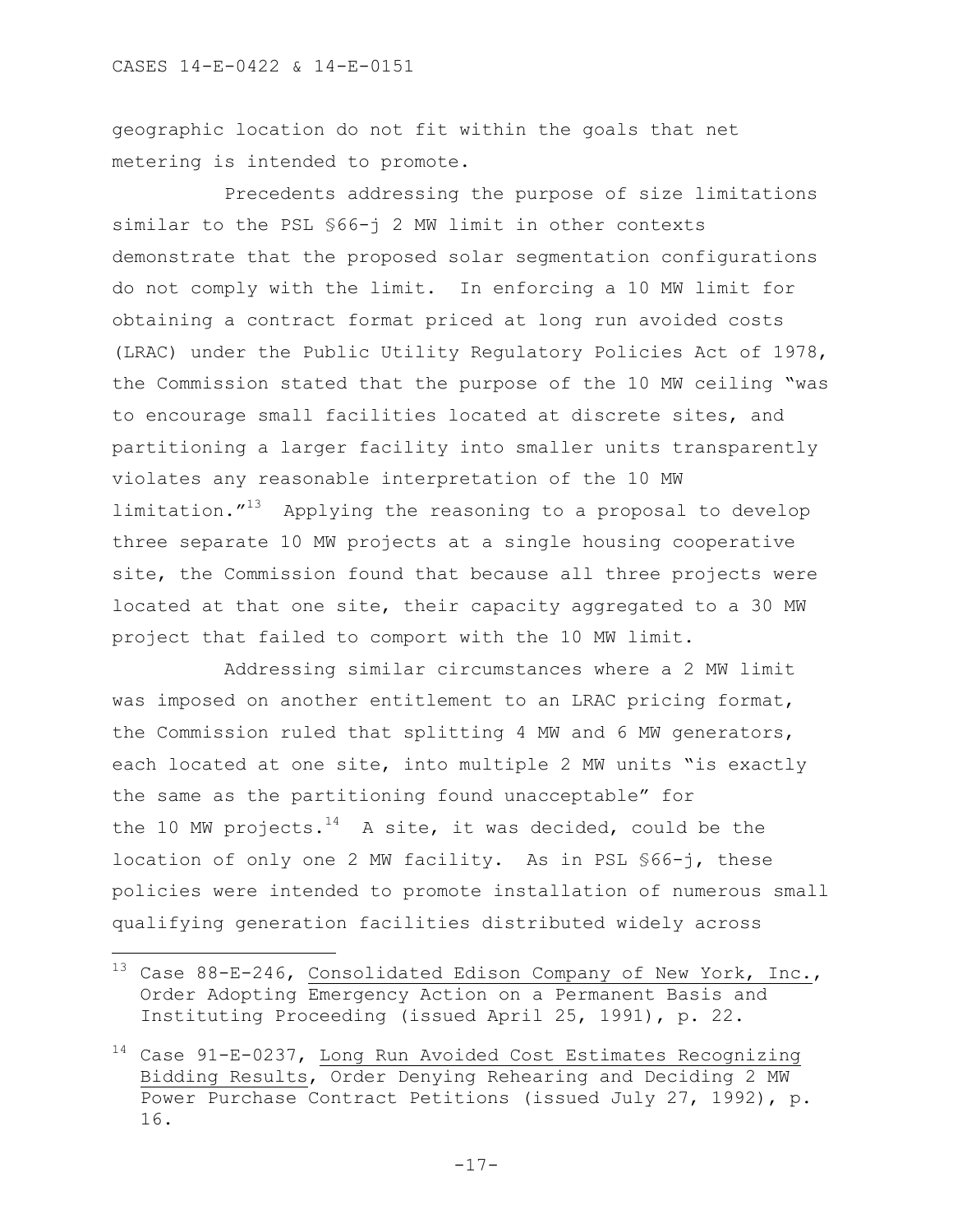utility service territories. The PSL §66-j size limitation must be similarly enforced.

# 2. The Statutory Basis for 2 MW Requirements

The statutory basis for requirements establishing qualification as sized at 2 MW begins with the PSL §66-j(3)(e)- (g) provisions on remote net metering, which allow farm, nonresidential and fuel cell customers to locate generation facilities "with a net energy meter on a property owned or leased by such [customer]." That customer may then "designate all or a portion of the net metering credits generated [there] to meters at any property owned or leased" by the same customer. Such satellite meters must be located in the same utility service territory and New York Independent System Operator (NYISO) load zone as the host remote meter.

Pursuant to PSL  $$66-j(1)(d)(i)(C)$ , the rated capacity of the remote solar generation system is limited to a size of not more than 2 MW. Moreover, the 2 MW solar generator must be "connected to the electric system and operated in conjunction with an electric corporation's transmission and distribution facilities. $1^{15}$  Finally, the net energy meter used by all net metering customers, including remote net metered customers, is defined as a meter "that measures the reverse flow of electricity to register the difference between the electricity supplied by an electric corporation to the [customer] and the electricity provided to the corporation by that [customer]. $^{\prime\prime^{16}}$ 

Under the plain meaning of PSL §66-j, segmentation arrangements do not qualify for remote net metering. A remote net metering arrangement, per §66-j(1)(d)(i)(C), is limited to a generator sized at no more than 2 MW that, pursuant to §66-

a<br>B

 $15$  PSL  $$66-j(1)(d)(ii)$ .

 $16$  PSL  $$66-j(1)(b)$ .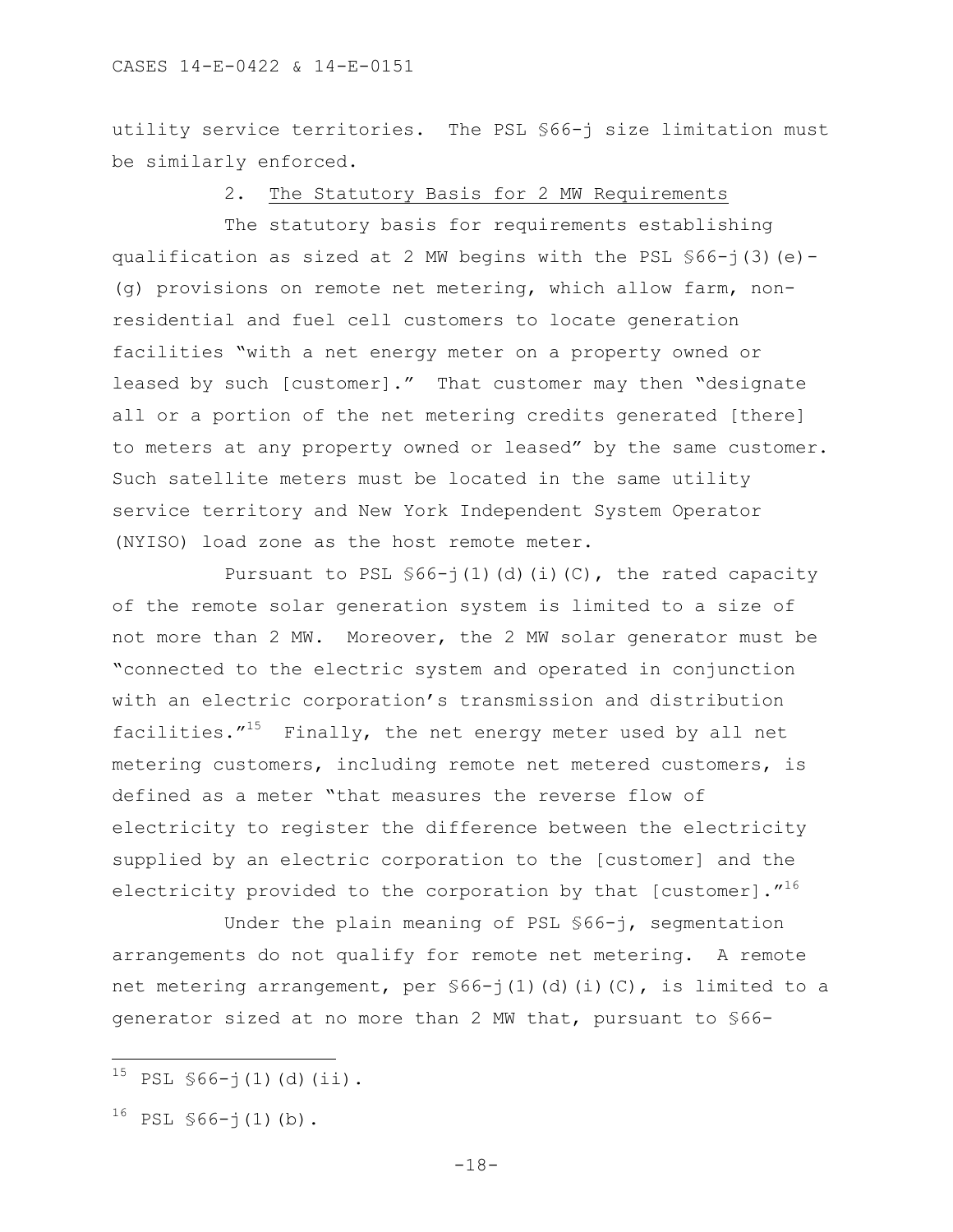CASES 14-E-0422 & 14-E-0151

 $j(1)$  (d)(ii), is connected to the electric system. As a result, it is clear that the 2 MW system itself must be connected to the electric system directly, and dividing a larger facility into separately metered subsidiary segments behind a common interconnection of a much larger size at a cumulative master meter does not comport with the statutory requirement. In fact, since the cumulative master meter cannot be in any of the purported customers' names, the threshold requirement that both the host meter and the satellite meters be in the same customer's name clearly is not satisfied.

Moreover, the definition of a net energy meter is "a" meter (singular not plural) that measures the reverse flow of electricity registering the difference between the electricity the utility supplies and the customer's production. Under segmentation arrangements, there are two meters, not one, and the cumulative master meter which is actually connected to a utility delivery system measures consumption and production from a facility sized at more than 2 MW. Therefore, the proposed arrangement does not satisfy that statutory requirement either.

Finally, the remote net metering provisions themselves, at PSL  $$66-j(3)(e)-(q)$  provide that "a net energy meter" (again, singular not plural) must be on property "owned or leased by the customer." The segmentation proposals, again, provide for two meters instead of one, in contravention of the statute.

PSL  $$66-j(3)(e)-(q)$  also contemplates that each customer separately own or lease the real property where its 2 MW remote net metered facility is sited. Under the segmentation proposals, it is not clear if the customer whose name is on the subsidiary meter behind the cumulative master interconnection meter owns or leases any property, other than leasing the solar PV panels. Since merely leasing the PV panels would be

-19-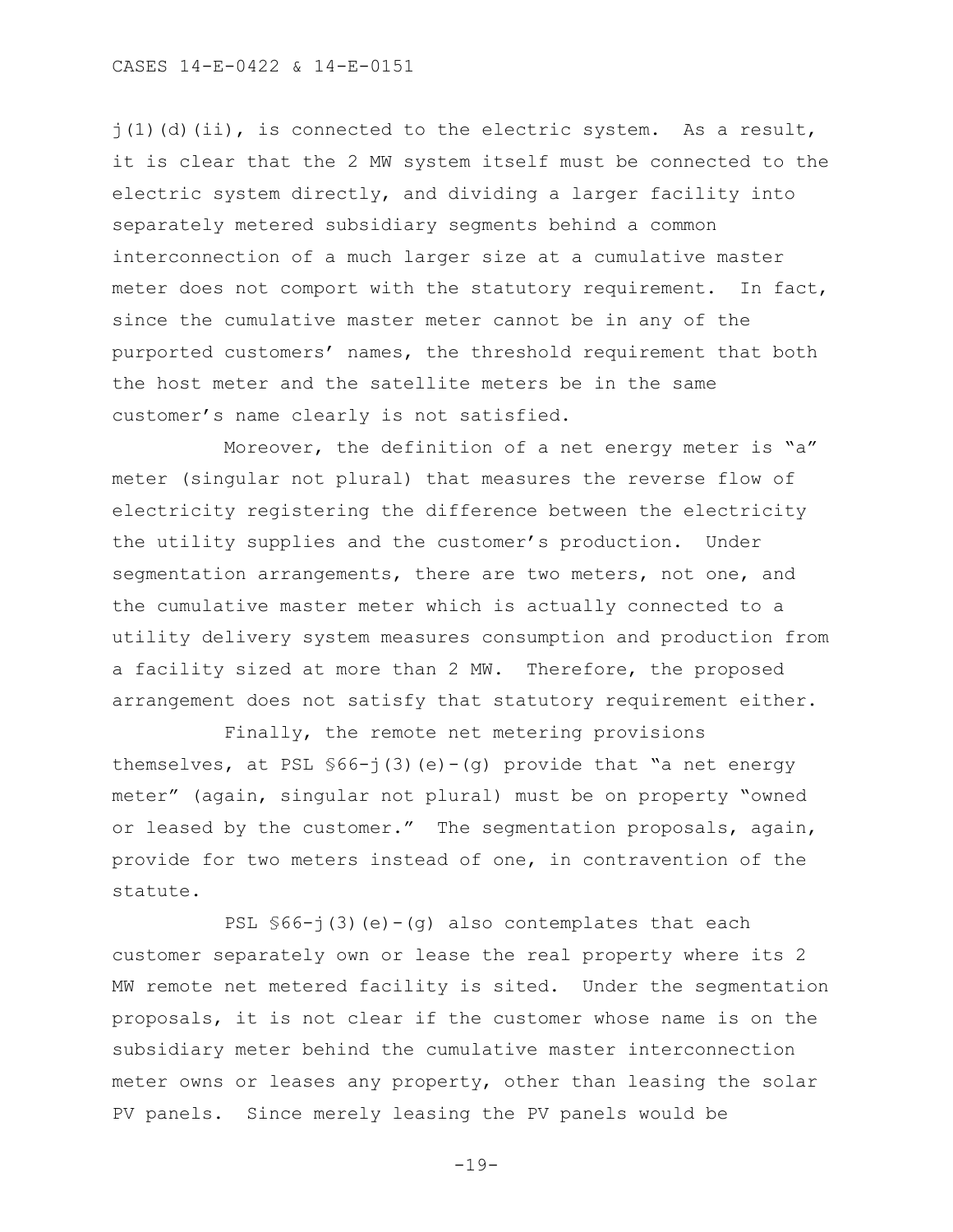insufficient to qualify without an ownership or leasehold interest in the underlying real property, the segmentation proposals appear to fail to comply with this requirement as well.

# 3. Prior Enforcement of MW Limits

Interpretation of the PSL §66-j solar net metering 2 MW size limitation should follow interpretations of other PSL provisions that restrict the availability of benefits to generators of a specified size. PSL  $\S2(2-a) - (2-c)$ establishes an 80 MW limit as the size for obtaining the qualifying facility (QF) exemption from PSL regulation at PSL §2(4) and (13). In the Prattsburg Ruling,<sup>17</sup> a wind generating project sized at 66 MW was located nearby to other wind generation facilities, which, if their capacity were aggregated with the project's 66 MW, would exceed 80 MW. One factor used in determining the separation needed to satisfy the 80 MW limit was that the 66 MW project was not interconnected with the other nearby projects. The Commission noted that "indeed, if they were interconnected," then the 66 MW project would have lost its QF status because its capacity would have been aggregated with the capacity of the other facilities with which it shared interconnection equipment. But because the 66 MW project was physically separate from the other nearby projects, "their generating capacities will not be aggregated for the purpose of determining" QF status.<sup>18</sup>

The principles stated in the Prattsburg Ruling were later effectuated in the Belmont Order, where the owner of a facility sized at less than 80 MW sought to obtain QF status

a<br>B

 $17$  Case 07-E-0674, Advocates For Prattsburg, et al., Declaratory Ruling on Electric Corporation Jurisdiction (issued August 24, 2007).

 $18$  Prattsburg Ruling, p.6.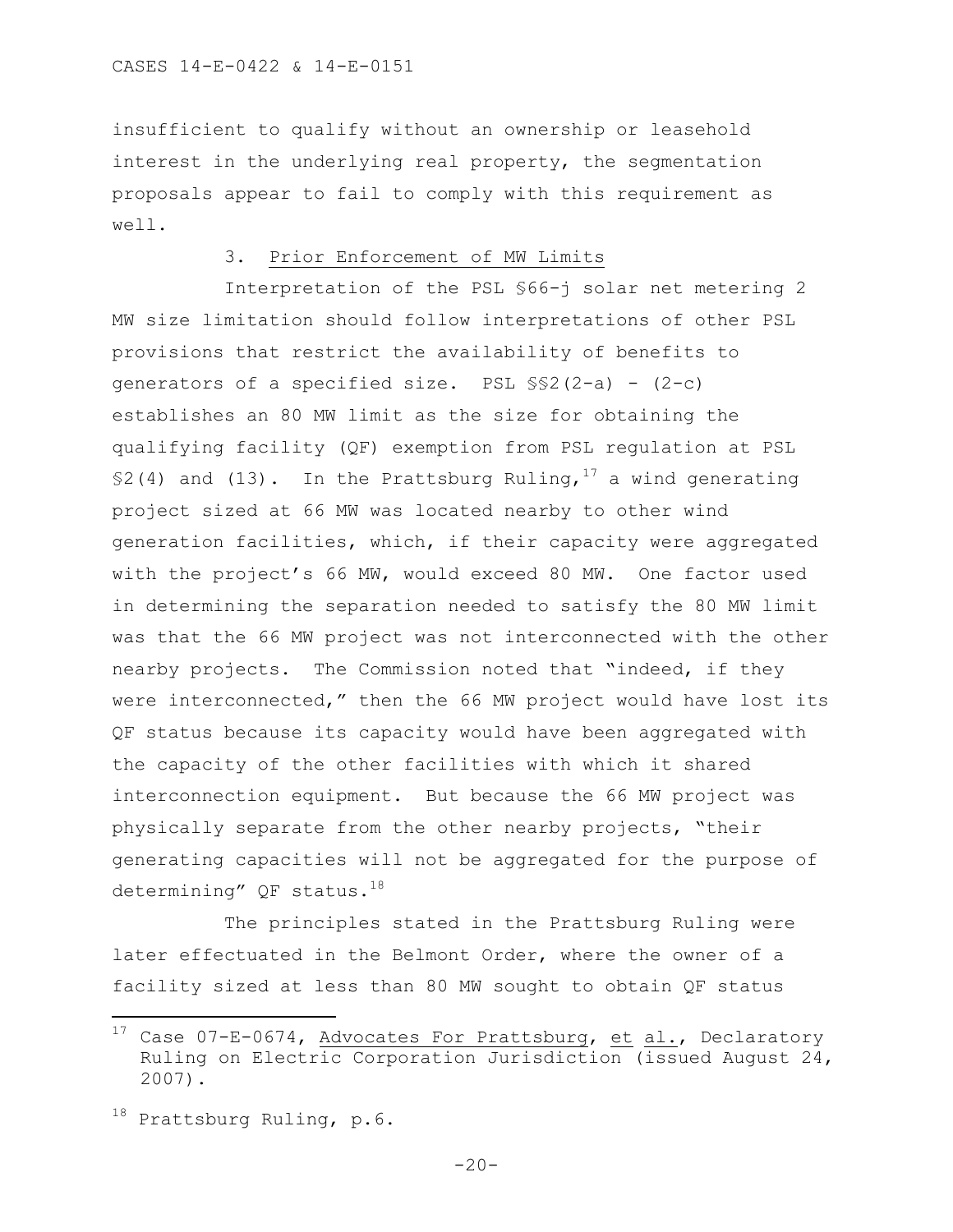### CASES 14-E-0422 & 14-E-0151

a<br>B

notwithstanding that it would share an electric collection line and electric facilities with a neighboring wind generation facility sized in excess of 80  $MW.^{19}$  The Commission determined that the smaller facility could not show it was separated from the larger one. The capacity of the two generation facilities were then aggregated and, consequently, QF status was lost. Therefore, a Certificate of Public Convenience and Necessity for the larger facility had to be amended to include the capacity from the facility that had lost its QF status, with the two allegedly separate facilities aggregated into one.

Analyses of size limits have also been conducted in implementing statutes providing for electric generation siting review, including determining compliance with the existing PSL Article 10 limit of 25 MW, below which a generation facility is not subject to the statute's purview. In the recent Brookhaven Ruling, $20$  the Siting Board decided that the capacity of fourteen renewable energy generating facilities located in a single Town, with a total nameplate capacity of 53 MW, would be deemed separate for purposes of determining compliance with the 25 MW limit. As a result, none of them would be subject to the provisions of Article 10 because each individually was sized at less than 25 MW.

To determine if the facilities were indeed separate, three factors were evaluated -- if each facility would be located on a separate site; if each would have a separate

 $19$  Case 07-E-1096, Noble Ellenburg Wind Park LLC and Noble Belmont Wind Park LLC, Order Granting and Amending Certificates of Public Convenience and Necessity, Providing For Lightened Regulation, and Declining to Review the Transfer of Property (issued December 18, 2007).

<sup>20</sup> Case 13-F-0436, Town of Brookhaven, Declaratory Ruling Concerning Jurisdiction Over Proposed Generating Units (issued January 24, 2014).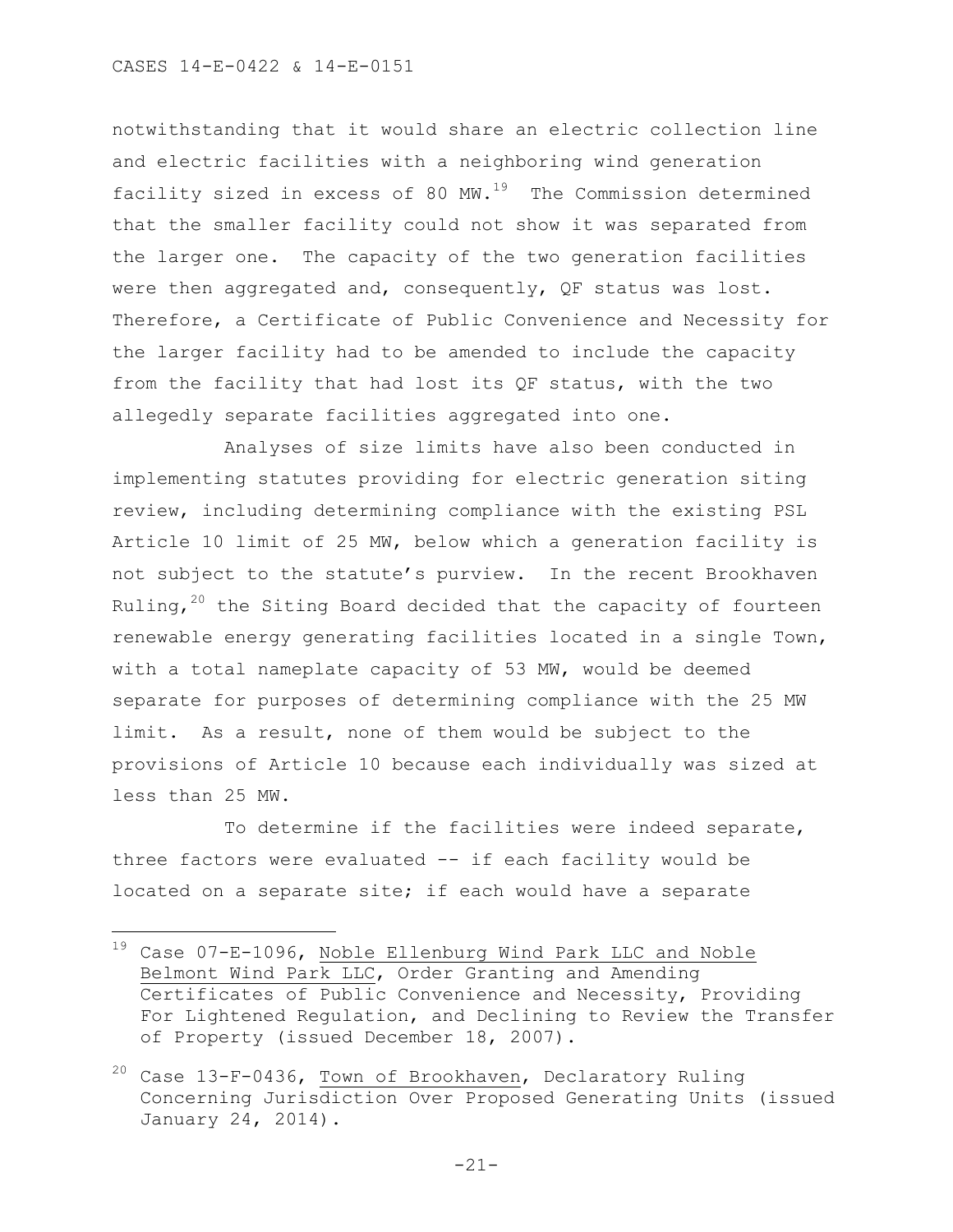L,

interconnection point to the utility grid; and, if each would operate independently of the others. Since each facility satisfied all three factors, it was decided that each was a separate independent facility and there was no basis for aggregating their capacities. $^{21}$  As a result, Article 10 did not adhere.

# 4. Requirements for Satisfying the 2 MW Limit

The proposals for segmenting solar PV remote net metering generating facilities into 2 MW units do not meet the statutory Commission or Siting Board standards, in that the allegedly 2 MW facilities are interconnected to each other and then share an interconnection point with the utility. Instead, to evaluate if solar PV proposals meet the 2 MW limit, the three factor test from the Brookhaven Ruling will be applied.

As a result, each 2 MW facility must be separately metered and interconnected to the utility grid, each must be located on a separate site, and each must operate independently of the others. Separate interconnection is readily determined, in that the interconnection arrangements must be made for a separate point at which no more than 2 MW may be connected behind one meter. If any interconnection equipment is shared, or the facility is interconnected in any way electrically to another facility, then the two facilities will be deemed combined and if their joint capacity exceeds 2 MW, neither will qualify for net metering.

 $^{21}$  Cf. Case 02-F-0674, CPL Global LLC and Village of Freeport, Declaratory Ruling Concerning Jurisdiction Over Proposed Generating Units (issued July 25, 2002) (separation achieved at adjacent sites through demonstrating that the municipality owning one site cannot legally cooperate with the business owning the other site).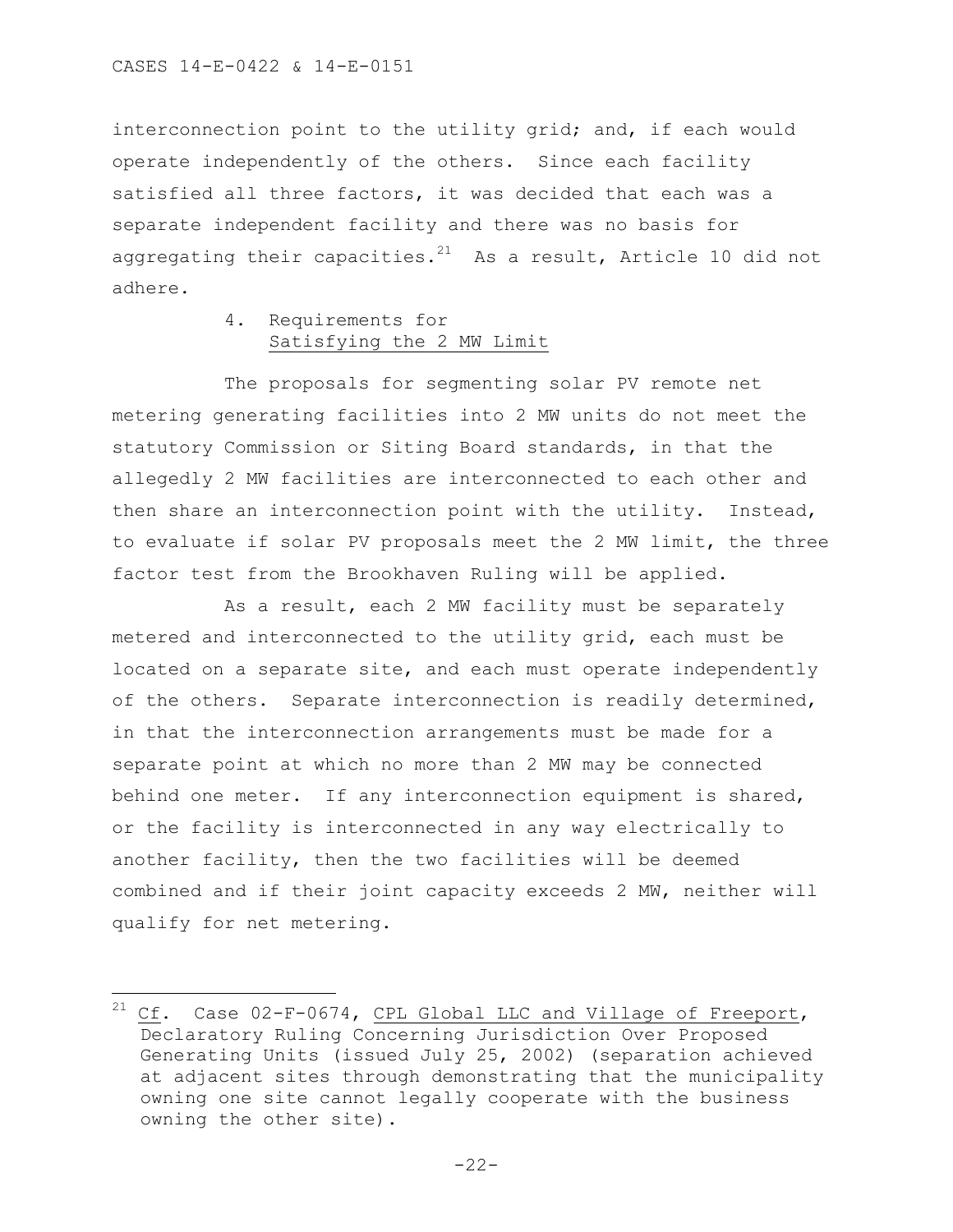a<br>B

Each remote net metered facility also must be separately sited. Real property law principles are readily applied to define a separate site as that within the ambit of a description in a properly recorded deed. As a result, only one remote net metered facility may be located within the bounds of a site as described in a deed. While facilities may be located in close proximity to each other, each must occupy its own deeded location. Under remote net metering, a customer then may own or lease the underlying property, once it is properly identified. Nothing, however, would prevent owners of property from subdividing a larger property into separately deeded parcels, just as they would for other real estate purposes.

Finally, each 2 MW project must be operationally separate. While, of course, one company may operate any number of sites, their operation must be separately directed independently of each other. So long as that operational separation is satisfied, compliance with the third Brookhaven Ruling factor may be had.

The merits of any particular project proposal under this three factor test will not be decided here. Instead, utilities are to apply the factors to interconnection proposals as they are presented. As with existing net metering policy, if a utility and a developer cannot agree on the application of the three factor test, they may request assistance from Staff or petition the Commission for relief.

5. Application of the 2 MW Requirements

Successful participants in the recent customer sited tier process conducted by NYSERDA, however, may not have been fully aware of the three factor test or its implications.<sup>22</sup>

 $22$  New York State Energy Research and Development Authority -Competitive Solar PV Solicitation: Program Opportunity Notice (PON) 2589.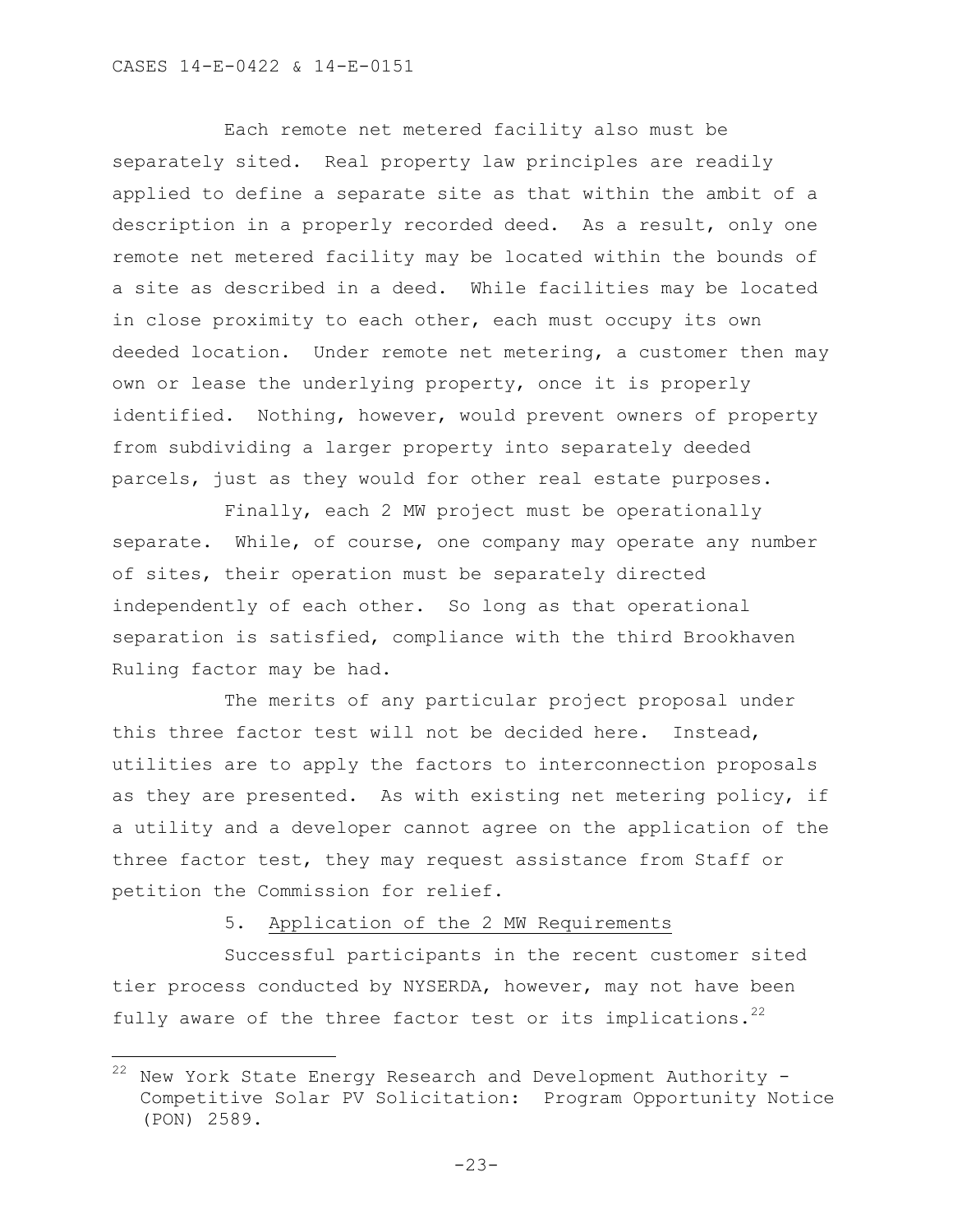Similarly, successful participants to date in the renewable auction process for the Fresh Kills landfill recently conducted by New York City may also have developed proposals without adequate awareness of the test. $^{23}$ 

The reasonable expectations of successful participants in those solicitation, including Cornell's, should not be disrupted now, if they can show they made good faith efforts to comply with the 2 MW limit in configuring their proposals. Therefore, utilities are directed to work with those successful solicitation participants who acted in good faith, to interconnect their proposed projects. Again, dispute resolution is available through consultation with Staff or petition to the Commission.

B. System Upgrade Costs

a<br>B

1. Substation Costs

Regarding the extent to which customers are responsible for substation upgrade costs, PSL  $\frac{1}{5}$  66-j(3)(c)(iii) provides that the customer-generator shall pay the utility's actual costs of installing a transformer or other equipment necessary to maintain the system when the customer-sited generation is interconnected. Moreover, PSL §§66-j(5-a)(b) and (d) establish an additional basis for requiring a customer to incur system upgrade costs:

In the event that the total rated generating capacity of solar electric generating equipment that provides electricity to the electric corporation through the same local feeder line exceeds twenty percent of the rated capacity of the local feeder line, the electric corporation may require the customer-generator to comply with reasonable measures to ensure safety of the local feeder line.

<sup>23</sup> New York City Department of Environmental Protection and Economic Development Corporation: Request for Proposals (March 20, 2012)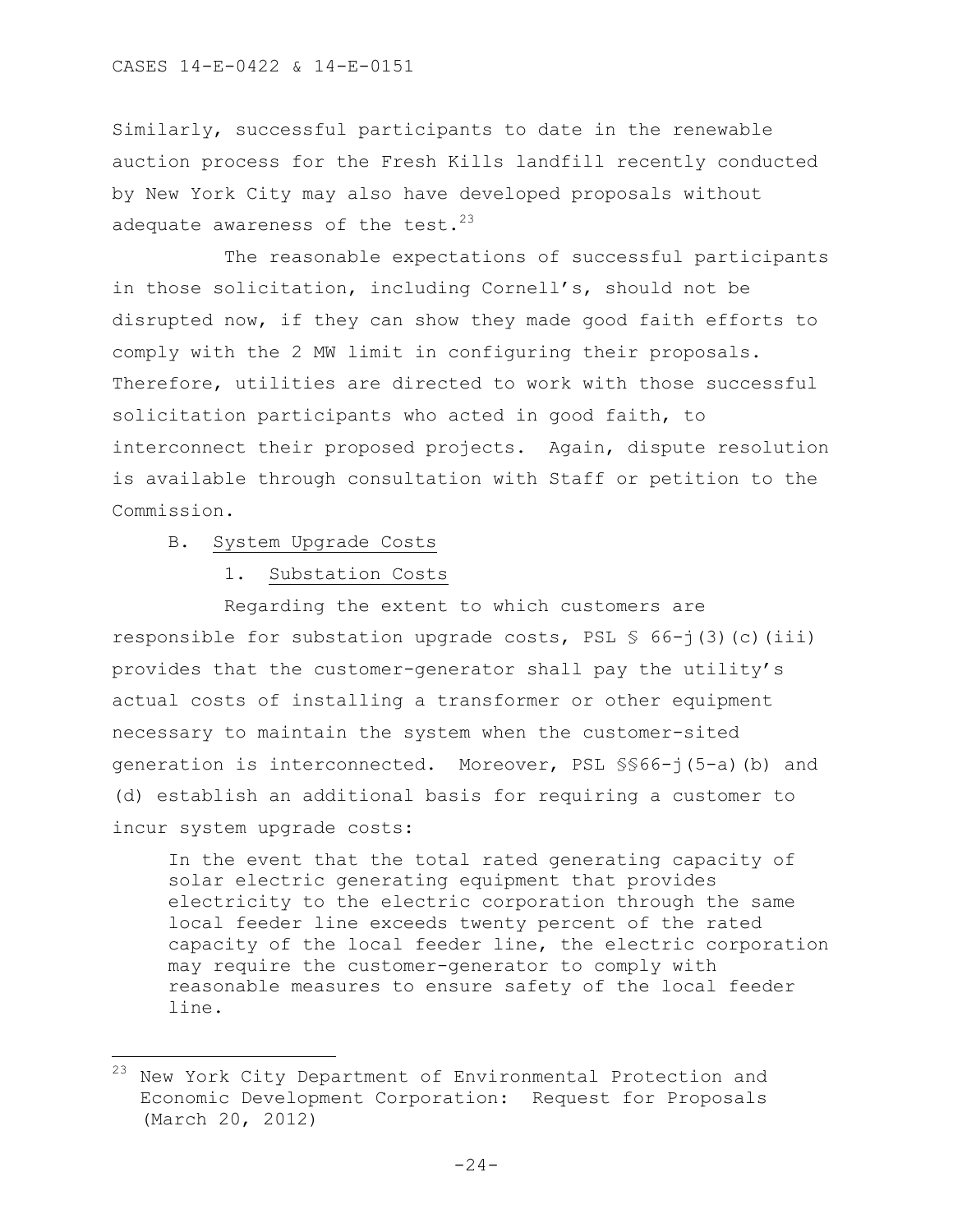a<br>B

Both categories of costs are subject to review by Staff.

Consequently, if the net metered generator's capacity exceeds 20% of the local feeder line's total capacity, the utility may impose additional, reasonable safety standards upon the customer. This includes the costs of upgrades to the delivery system, wherever incurred, and so would require the customer to bear the reasonable costs of substation improvements, if needed to accept the customer's generation through a line where the 20% limitation is not met.<sup>24</sup>

Utilities should, however, consider dynamic load management (DLM) or other options before requiring upgrades to the delivery system. Means for integrating DLM into the upgrade evaluation should be further considered through the consultation process discussed below. This consideration would also be closely coordinated with efforts underway to examine the existing Standardized Interconnection Requirements.

2. The 20% Feeder Line Limitation

As Cornell indicates, however, a utility may not use PSL §66-j(5-a)(b) to set an absolute limit of 20% on the proportion of net metered facility capacity to distribution line capacity. It is incorrect to interpret the statute as providing that, once a customer's generation capacity exceeds 20% of line capacity, the utility may require customer to fund whatever improvements are necessary to upgrade distribution line capacity to more than 20% of net metered capacity.

Instead, any requirements imposed upon the customer must be reasonable and may or may not require limitations on the proportion of distribution line capacity to net metered facility capacity. Moreover, utility cost estimates are subject to review by Staff and the Commission.

 $^{24}$  Case 09-E-0608, Boxler Dairy Farm, Order Denying Complaint and Making other Findings (issued April 16, 2010).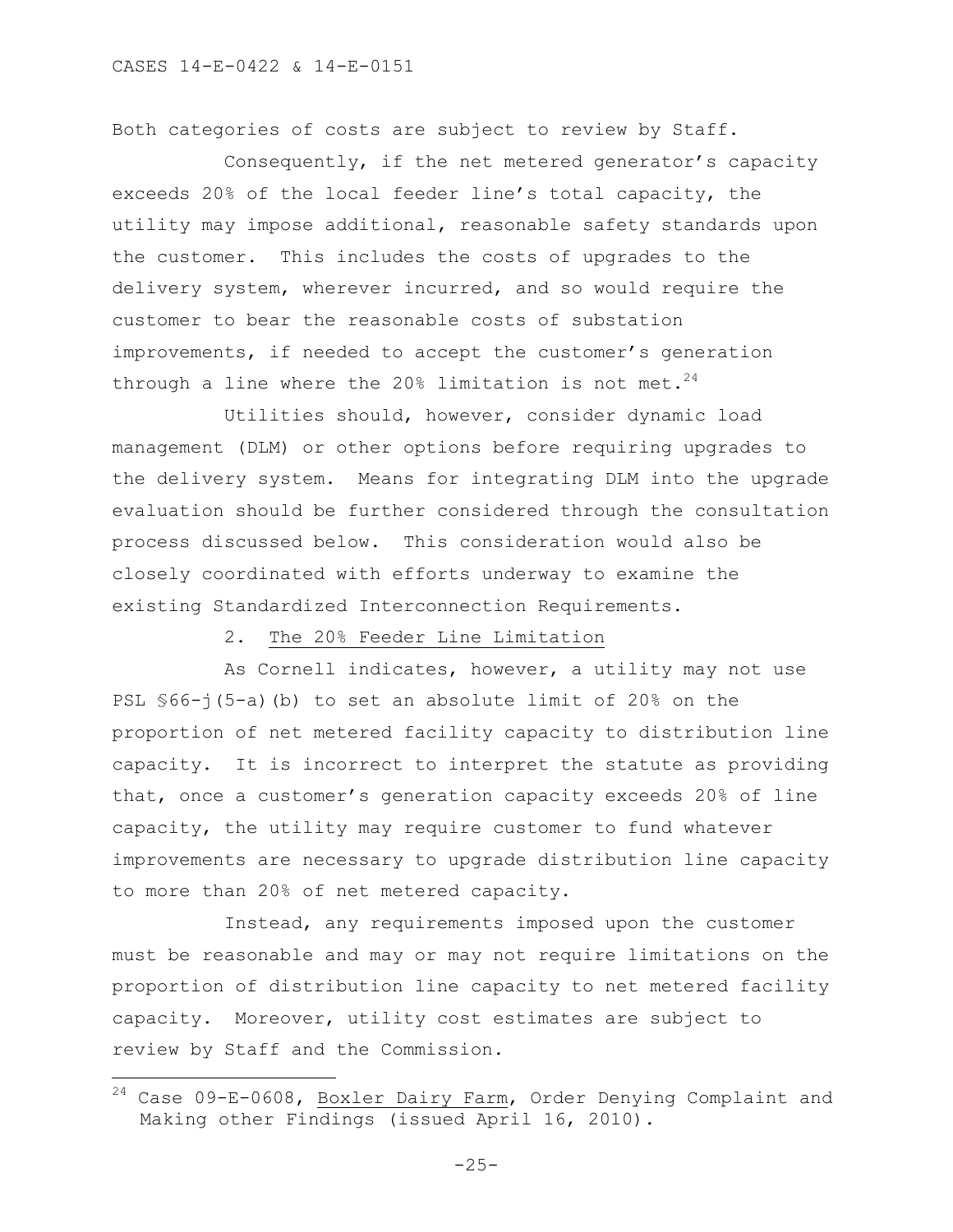÷.

### Non-Demand Rates at Remote Net Metered Locations

Non-residential customers pursuing remote net metering often interconnect the remote net metered facility at sites where non-demand rates are charged. $^{25}$  Those non-demand rates are billed primarily through a volumetric per kWh component. Remote net metered customers have been permitted to convert the kWh exceedances of solar PV production over consumption at nondemand host locations to monetary credits, which may then be distributed to satellite meters elsewhere.<sup>26</sup>

Allowing that conversion for remote non-demand net metered customers, however, deviates from the practice for net metering at on-site locations. A customer installing net metering at a location that is not demand metered would accumulate only volumetric credits for use at that site.

The monetary credits are of greater value than the volumetric credits accumulated at on-site non-demand locations, and also exceed the monetary credits that are available at demand metered locations (where the volumetric component is comparatively less). Moreover, customers evaluating net metering on-site at an existing meter are often already demand metered, and so cannot take advantage of non-demand rates. The result is the creation of uneconomic arbitrage opportunities, as customers pursue remote net metering instead of on-site net metering. Indeed, some customers have asked if they can install a non-demand meter on-site, accumulate monetary credits through

 $^{25}$  Case 13-E-0150, Cornell University, Declaratory Ruling on Minimum Load Requirements For Remote Net Metering (issued May 16, 2013).

<sup>&</sup>lt;sup>26</sup> Case 11-E-0318, et al., Central Hudson Gas & Electric Corporation, et al., Order Modifying and Authorizing Remote Net Metering Tariffs, Modifying Standardized Interconnection Requirements, and Requiring Micro-Hydroelectric and Fuel Cell Tariff Filings (issued November 21, 2011).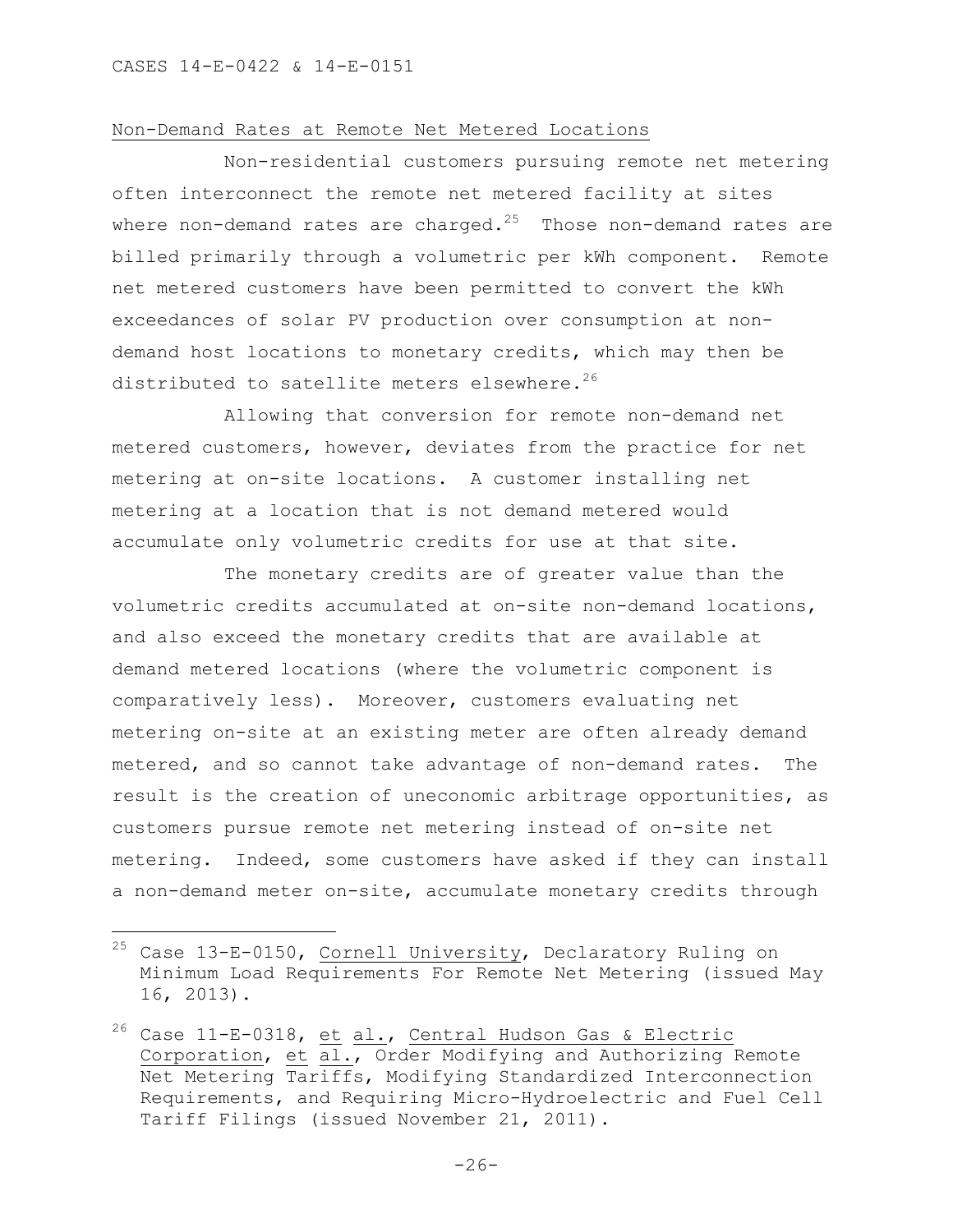remote net metering there, and offset those credits at a demand meter at the same site, instead of net metering at the existing demand meter.

Remote net metering should not be unreasonably promoted over on-site net metering. Moreover, the deviation from the usual practice of crediting non-demand customers at a volumetric credit instead of a monetary credit is not warranted in light of the uneconomic arbitrage it creates. Therefore, electric utilities are directed to file tariffs that substitute volumetric crediting for monetary crediting at non-demand remote net metered locations. This will place remote and on-site locations on an equal footing, and prevent uneconomic arbitrage.

Again, however, net metering developers that have pursued installation of their facilities in good faith should not find their financial expectations disrupted by a change in policy. As a result, utilities shall structure their tariffs such that the successful participants in the solicitations discussed above; existing remote net metered facilities; and, customers that have entered into binding interconnection agreements for remote net metering that have been queued by utilities as of the December 11, 2014 date of this Session, may continue with monetary crediting. Consequently, this substitution of volumetric crediting for monetary crediting will take effect only prospectively.

# Items For Further Consideration

Other proposals to promote the installation of solar and other DER facilities should be pursued without awaiting resolution of all REV issues. In particular, there is strong interest in community net metering, where customers who are otherwise unable to participate in net metering for various reasons would join in constructing a facility at a location where net metering can take place. The Commission is also

 $-27-$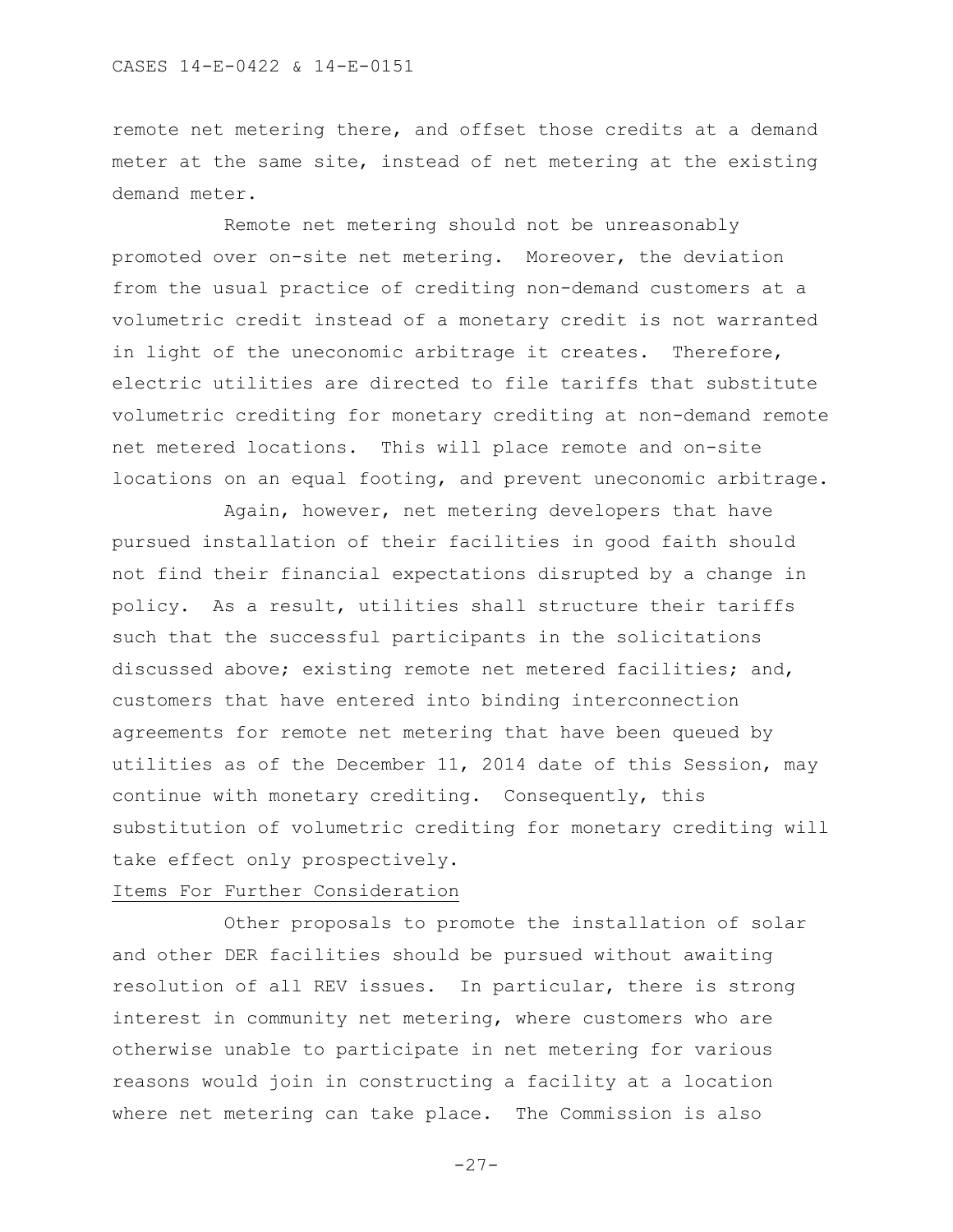÷.

interested in investigating means for recognizing locational benefits of DER sooner rather than later. Finally, details of the transition from net metering to successor tariffs could benefit from additional development. Therefore, the following issues will be pursued by Staff in consultation with NYSERDA, the utilities and other stakeholders.

## A. Community Net Metered Solar Projects

Community net metering allows multiple customer accounts to net meter from a single project. The following structure could enable community net metering. First, a group of customers would associate and the association would build and own a net metered generation facility of no more than the 2 MW limit,<sup>27</sup> under the provisions of PSL § 66-j providing for commercial customer net metering. The association would pay all utility interconnection costs.

Second, in conformance with PSL §66-j, the solar facility would generate significant credits if connected as a non-demand, non-residential customer, as other net-metered solar facilities already are. The credits would be allocated to the association, but, as a service to the association, utilities could be required, independently of the net metering statute, to break up the credit into amounts that would offset bills of the association's members. The association would interface with the project developer, the utility, and its members, providing the utility with the members' account numbers and data on ownership proportions.

As per the PSL § 66-j requirements, all of the members of an association must take delivery service in the same service territory and NYISO zone in which the project is located in

 $27$  The term "association" is not defined here, and it is expected that an appropriate definition will be developed in consultation among stakeholders.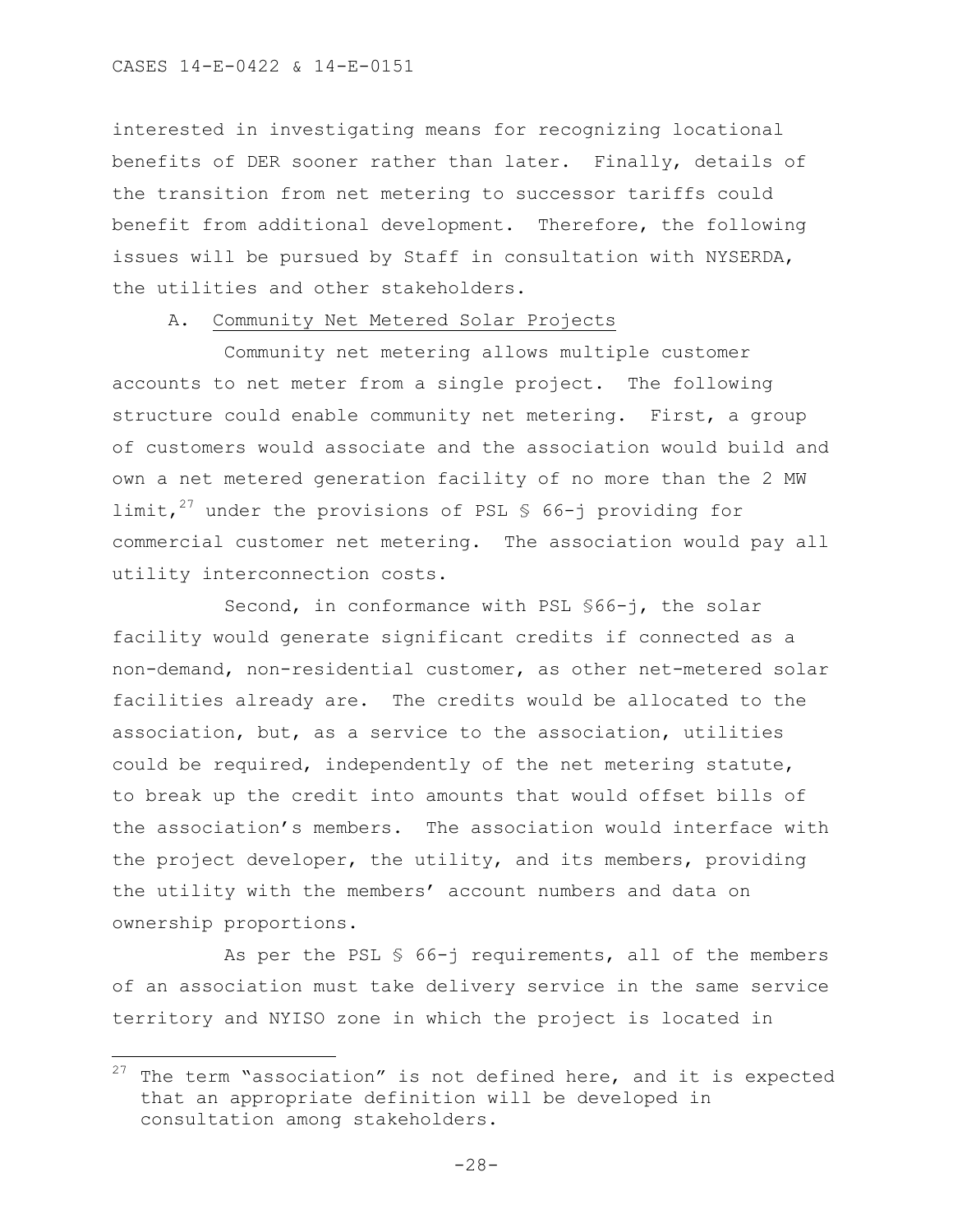order to receive a credit. The types and numbers of customers that could associate, and other terms and conditions for participation would be determined in the consultative process.<sup>28</sup>

Regarding the minimum purchase caps, community solar projects would be counted against the cap. The total capacity of all community solar projects within a utility's service area might also be limited to a portion of each utility's cap.

B. Interim Locational Retail Rate Credits

The consultative process should also address individually-monetized retail rate credits for all distributed generation resources, including fuel cells, that locate in the priority areas utilities have identified for purposes of NYSERDA PONs. Where feasible, locational benefits should not be lost while the REV process unfolds. Indeed, the Commission is moving forward, by taking action at this Session, to address locational benefits in the Brooklyn-Queens demand management program,  $29$  in developing and implementing dynamic load management (DLM) tariffs,  $30$  and in soliciting proposals for demonstration projects that will inform the REV process.<sup>31</sup>

Another locational interim measure should be pursued for DER projects. To this end, especially in light of the expected solar developer responses to the increase in the net metering minimum purchase cap to 6% statewide, utilities should

- $30$  Case 14-E-0423, In the Matter of Developing Demand Response Tariffs For Electric Distribution Utilities.
- $31$  Case 14-M-0101, supra.

÷.

 $^{28}$  A locational component - i.e., paying a higher rate in priority locations – could be incorporated into community net metering.

<sup>29</sup> Case 14-E-0302, Petition of Consolidated Edison Company of New York, Inc. For Approval of Brooklyn/Queens Demand Management Program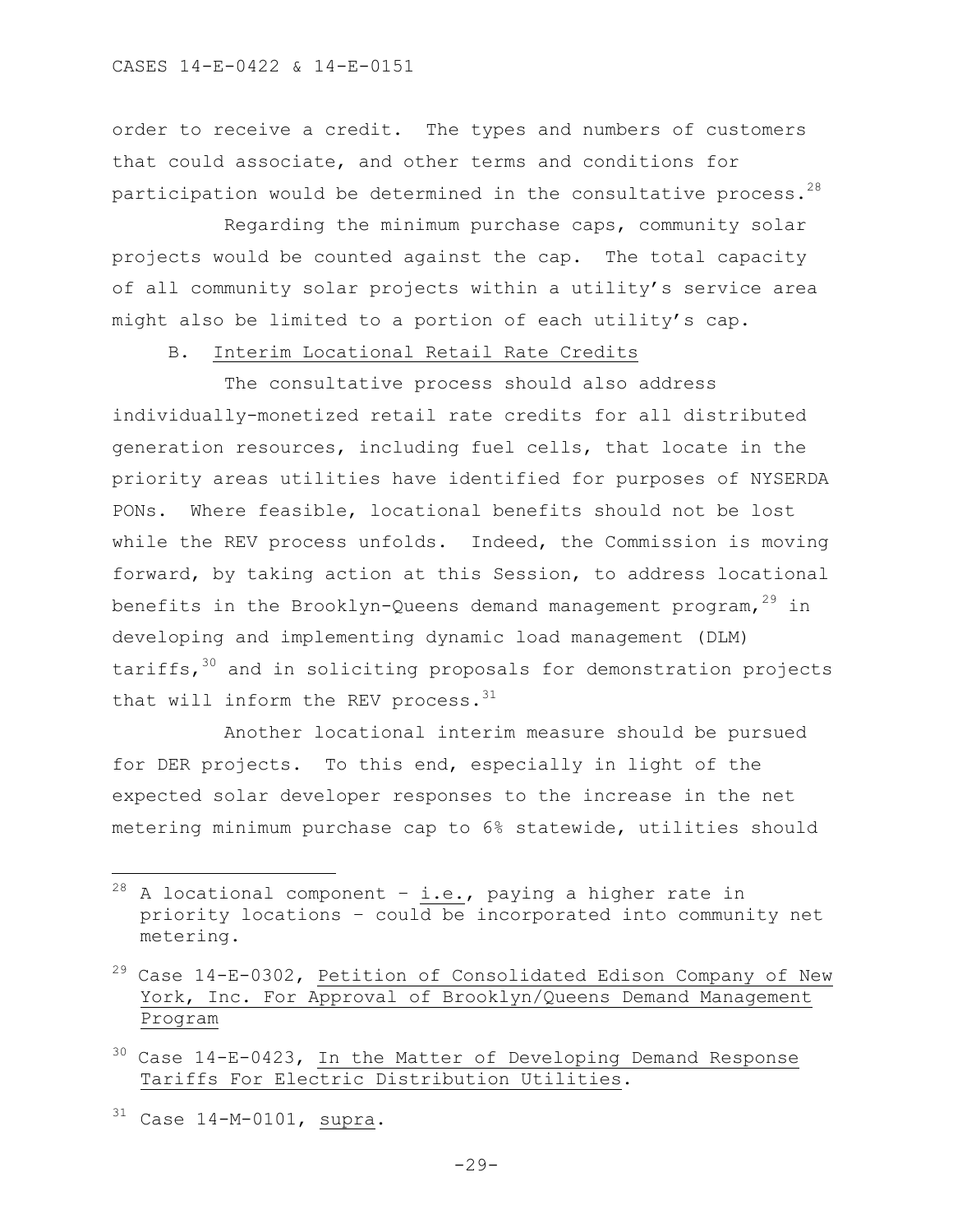submit, within the consultative process, plans for identifying the locational benefits to the electric system that will accrue from the increases in the siting of solar and other net metered generation facilities.

### C. Transition From Net Metering to Successor Tariffs

As noted, it is important that the retail markets fully value distributed energy resources, including solar resources. While this is a matter that fits within REV, there is no reason for that docket to be completed in order to explore market enabling alternatives to accommodate continued penetration and innovation in DER markets. Thus, in addition to developing the interim measures described above, the Commission directs Staff in consultation with NYSERDA to develop for comment and consideration an approach for pricing and valuing DER resources that recognizes their benefits in accordance with the principles enunciated in REV. In addition to fulfilling the REV principles, the Commission expects Staff to coordinate its work on successor tariffs with the work on DLM tariffs.

#### CONCLUSION

Staff should consult with NYSERDA, the utilities, and other interested stakeholders on the issues discussed above. Staff shall report to the Commission on progress achieved through the consultation in addressing these issues within 120 days of the date of this Order.

# The Commission orders:

1. Central Hudson Gas & Electric Corporation, Consolidated Edison Company of New York, Inc., New York State Electric & Gas Corporation, Niagara Mohawk Power Corporation d/b/a National Grid, Orange and Rockland Utilities, Inc. and Rochester Gas and Electric Corporation are directed to file, in

 $-30-$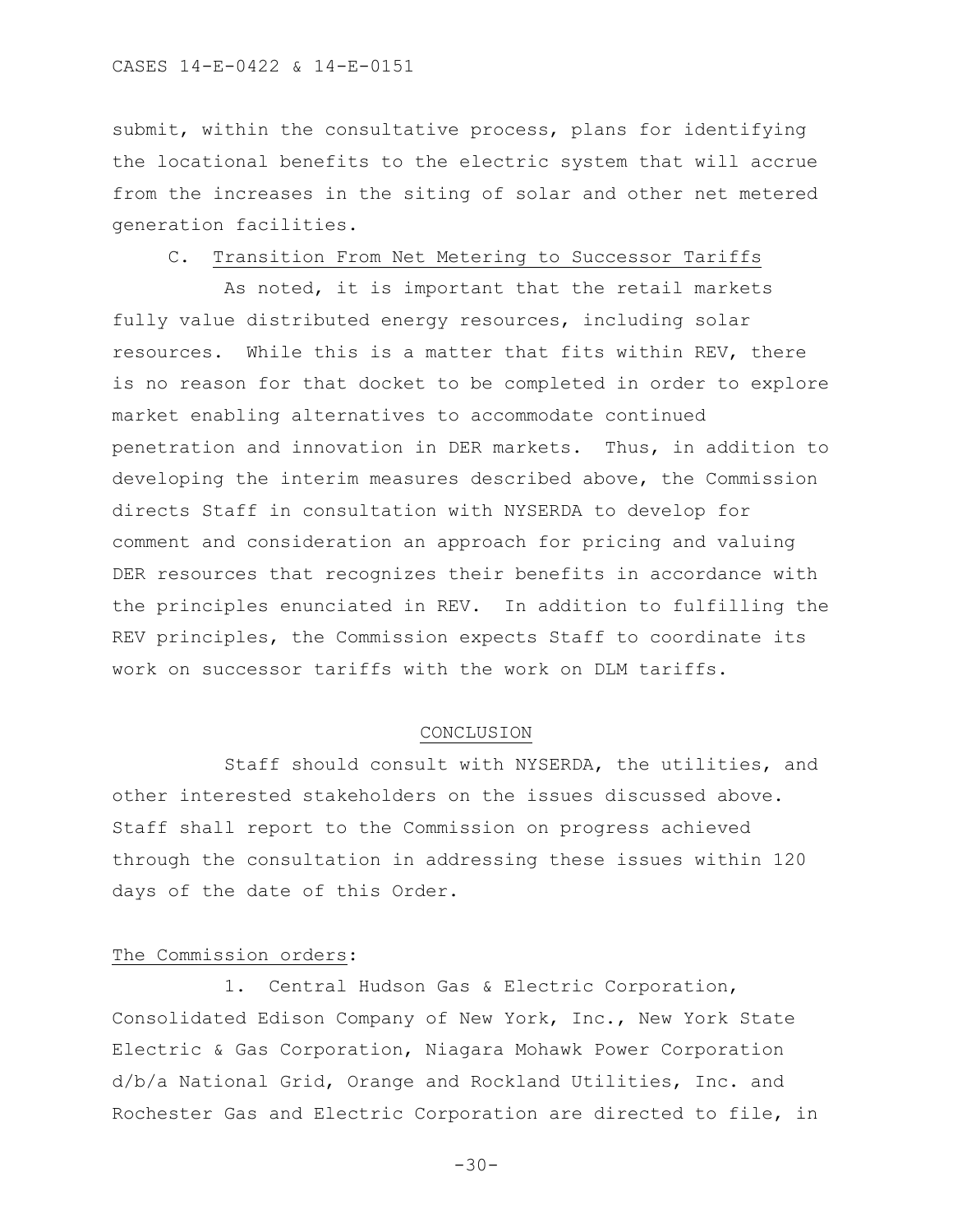conformance with the discussion in the body of this Order, tariff leaves providing for net metering minimum purchase caps set at 6% of 2005 load, by December 22, 2014 to become effective on January 2, 2015.

2. Central Hudson Gas & Electric Corporation, Consolidated Edison Company of New York, Inc., New York State Electric & Gas Corporation, Niagara Mohawk Power Corporation d/b/a National Grid, Orange and Rockland Utilities, Inc. and Rochester Gas and Electric Corporation are directed to file, in conformance with the discussion in the body of this Order, tariff leaves providing for crediting of remote net metered customers that are also non-demand customers on a volumetric instead of a monetary basis, for those prospective customers described in the body of this Order, by December 22, 2014 to become effective on January 2, 2015.

3. The requirements of §66(12)(b) of the Public Service Law concerning newspaper publication of the tariff amendments described in Ordering Clause Nos. 1 and 2 are waived.

4. Central Hudson Gas & Electric Corporation, Consolidated Edison Company of New York, Inc., New York State Electric & Gas Corporation, Niagara Mohawk Power Corporation d/b/a National Grid, Orange and Rockland Utilities, Inc. and Rochester Gas and Electric Corporation are directed to interconnect net metered generation facilities in conformance with the requirements established in the body of this Order and to consult with Staff of the Department of Public Service, the New York State Energy and Research Authority and other stakeholders in conformance with the discussion in the body of this Order.

5. The Secretary in her sole discretion may extend the deadlines set forth in this Order. Any requests for an extension must be in writing, must include a justification for

-31-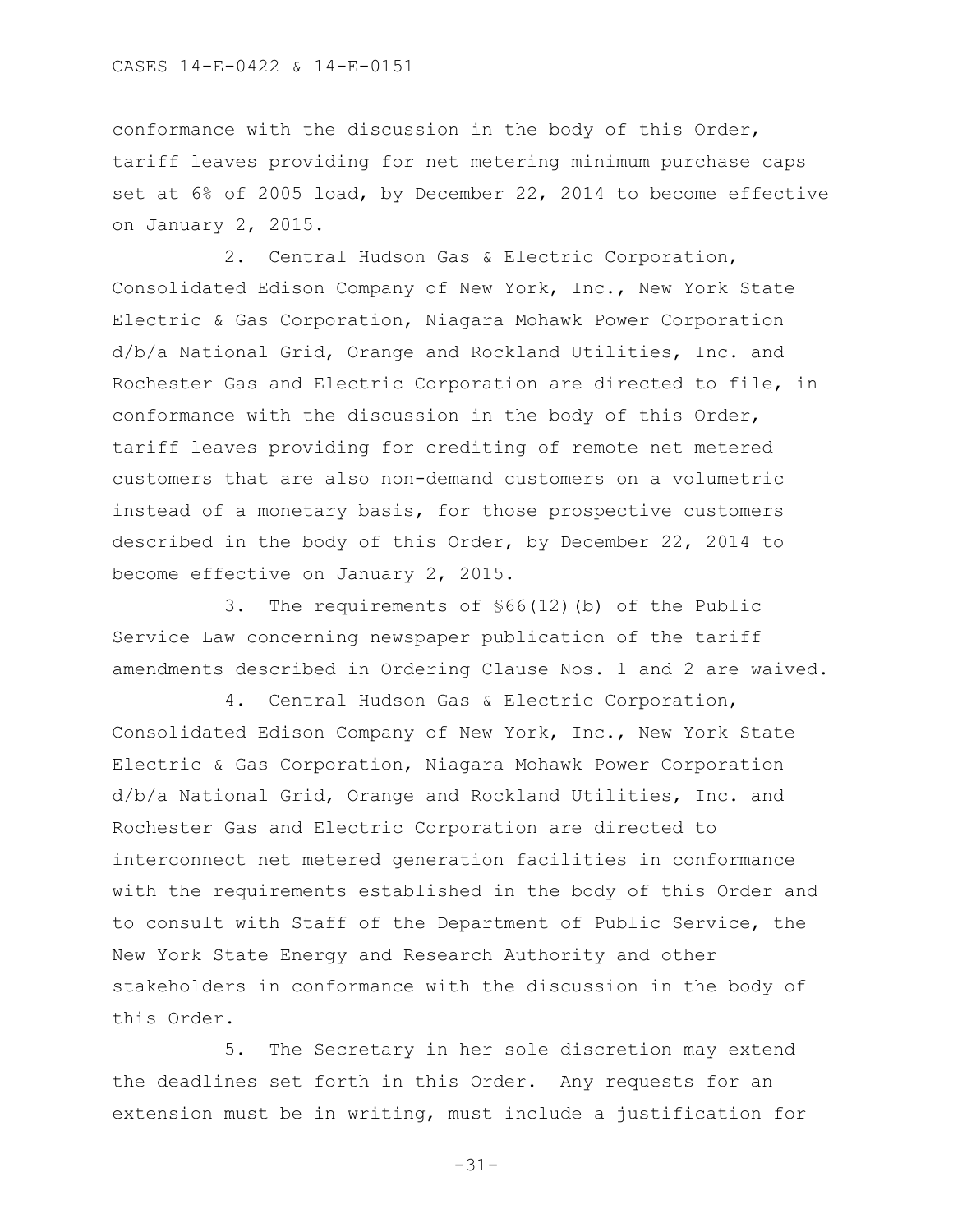the extension, and must be filed at least one day prior to the deadline.

6. These proceedings are continued.

By the Commission,

(SIGNED) KATHLEEN H. BURGESS Secretary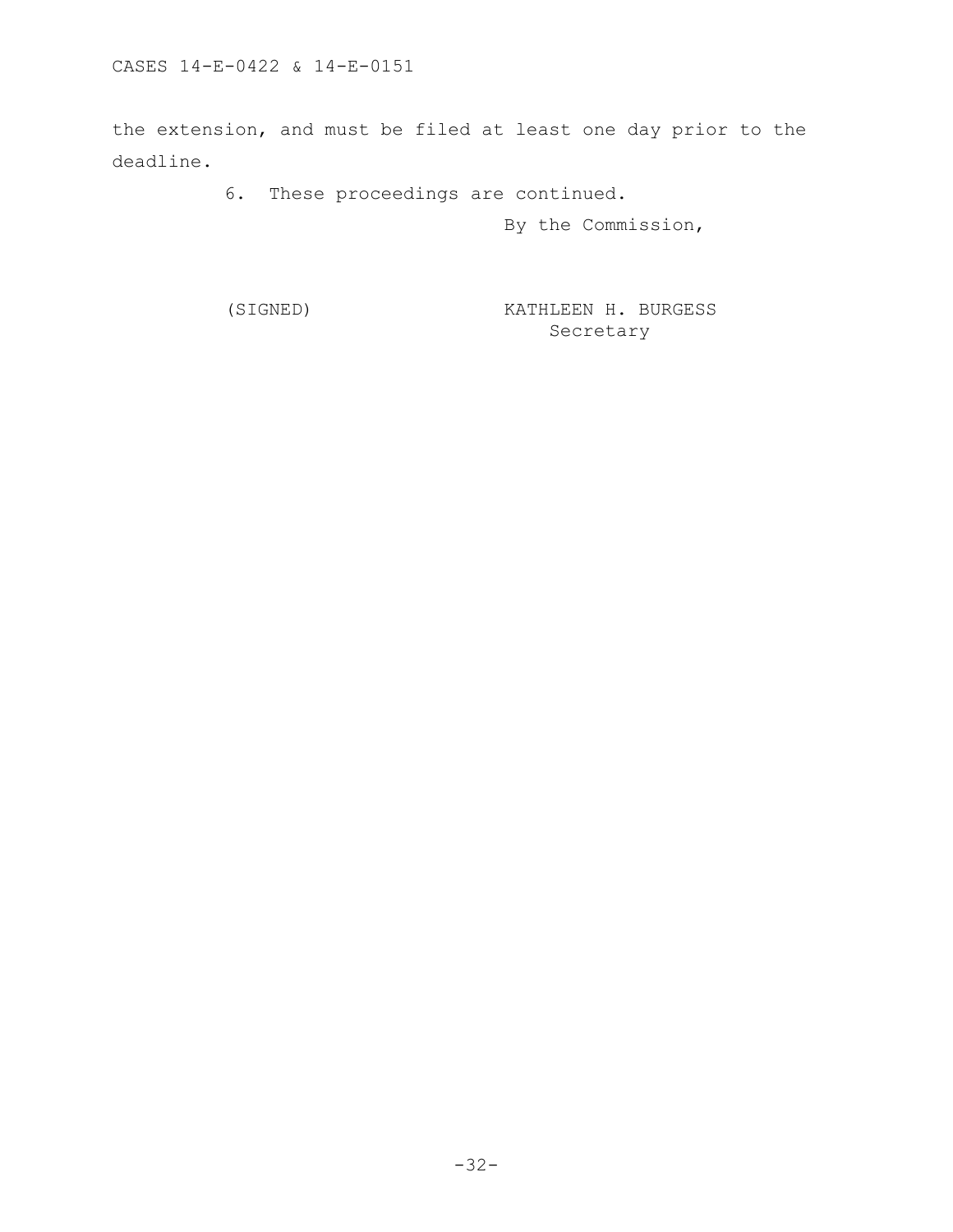# APPENDIX A

AllEarth Renewables AWS Truepower, LLC Borrego Solar Dynamic Energy Solutions, LLC EarthKind Energy Enphase Energy, BQ Energy Great Rock Windpower LLC groSolar Integrated Solar Technology QiDo Development Solar GreEnergy Sungevity SunPower Corporation Taitem Engineering The Advanced Energy Economy Institute The Association for Energy Affordability The Distributed Wind Energy Association The North American Board of Certified Energy Practitioners The Pace Energy and Climate Center Vidaris, Inc. You Save Green